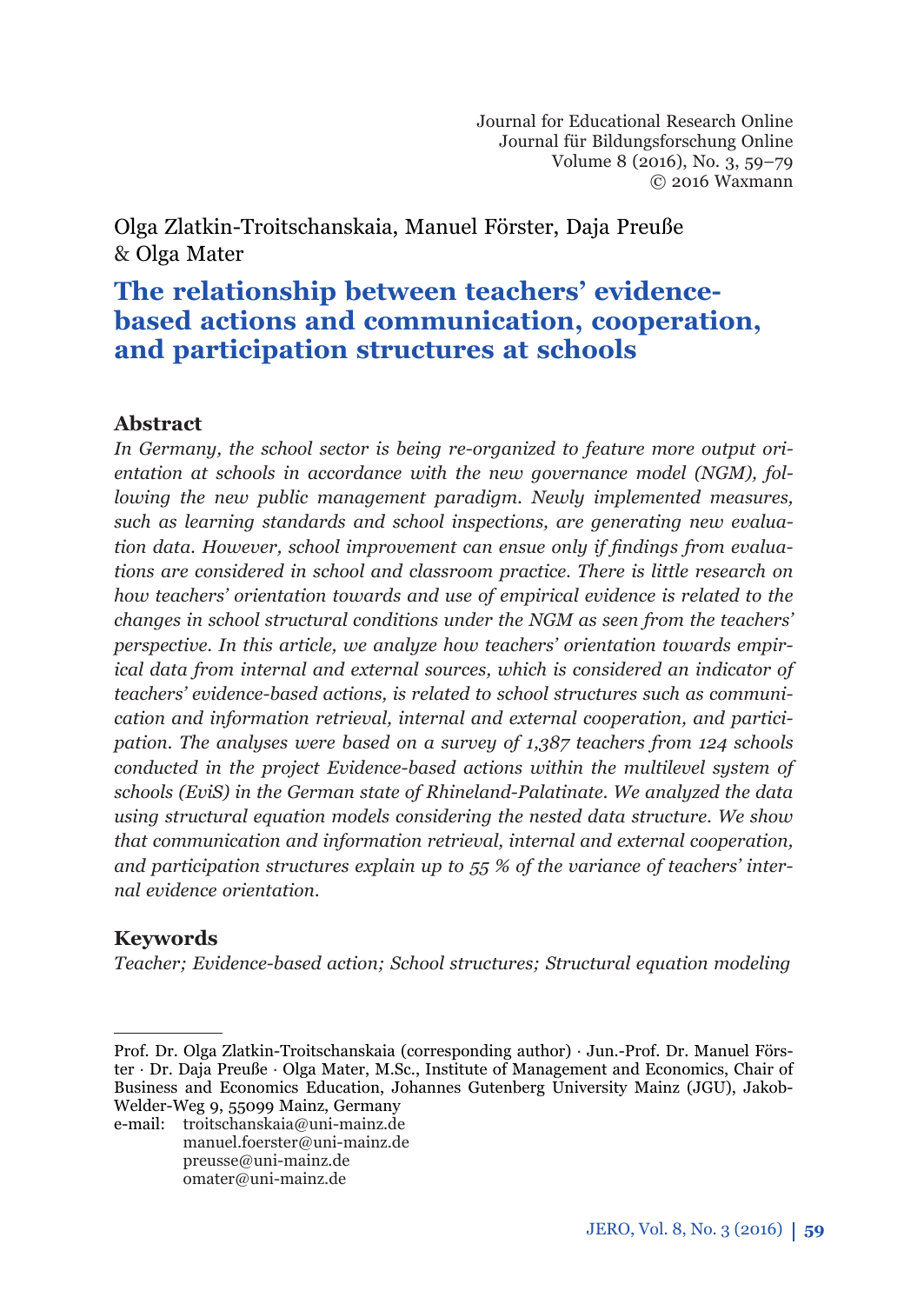# **Der Zusammenhang zwischen evidenzorientiertem Handeln von Lehrkräften und Kommunikations-, Kooperations- und Partizipationsstrukturen in Schulen**

## **Zusammenfassung**

*Eine förderliche Wirkung der neuen outputorientierten Instrumente wie Bildungsstandards und Schulinspektionen, welche im Rahmen des Neuen Steuerungsmodells (NSM) implementiert wurden, kann für die Schule nur dann angenommen werden, wenn das dabei erzeugte evaluationsbasierte Wissen in der Schule handlungswirksam wird und in die Entwicklung und Realisierung unterrichtlicher und schulischer Aktivitäten einfl ießt. Daher ist zu untersuchen, wie Evaluationsdaten den Lehrenden zugänglich gemacht und in evidenzbasiertes Handeln überführt werden können. Die internationale Forschung liefert bisher nur wenige Befunde, welche schulischen Bestimmungsgrößen das evidenzbasierte Handeln von Lehrkräften beeinfl ussen können. Dies gilt insbesondere für die sich im Rahmen des NSM ändernden schulischen Strukturen. Der Artikel*  setzt an diesem Forschungsdefizit an und untersucht den Zusammenhang zwi*schen den seitens der Lehrkräfte wahrgenommenen schulischen Strukturen im Bereich der Informationsbeschaff ung und Kommunikation, internen und externen Kooperation sowie Partizipation und der internen bzw. externen Evidenzorientierung als Indikator für evidenzbasiertes Handeln von Lehrkräften. Zur Analyse wird auf Daten von 1387 Lehrkräften an 124 Schulen, die im Projekt Evidenzbasiertes Handeln im schulischen Mehrebenensystem (EviS) ge*wonnen wurden, zurückgegriffen. Mittels Strukturgleichungsmodellierung un*ter Berücksichtigung der mehrebigen Datenstruktur wird gezeigt, dass Kom munikations-, Partizipations- und Kooperationsstrukturen bis zu 55 % der Varianz von interner Evidenzorientierung bei Lehrkräften erklären können.*

## **Schlagworte**

Lehrer; Evidenzbasiertes Handeln; Schulstrukturen; Strukturgleichungsmodel*lierung*

# **1. Introduction**

Internationally, there is ample research on the relationship between school structures and teachers' professional orientations and actions (e.g., Ainscow et al., 2013). In Germany, an increasing number of studies have focused on the recent policy-driven quality enhancement initiatives in the school sector and their effects on schools and teaching. Previous studies have investigated which structural characteristics of schools encourage teachers to participate actively and successfully in school and classroom improvement and which structures are obstructive. This line of research has focused on how school structures influence the acceptance and im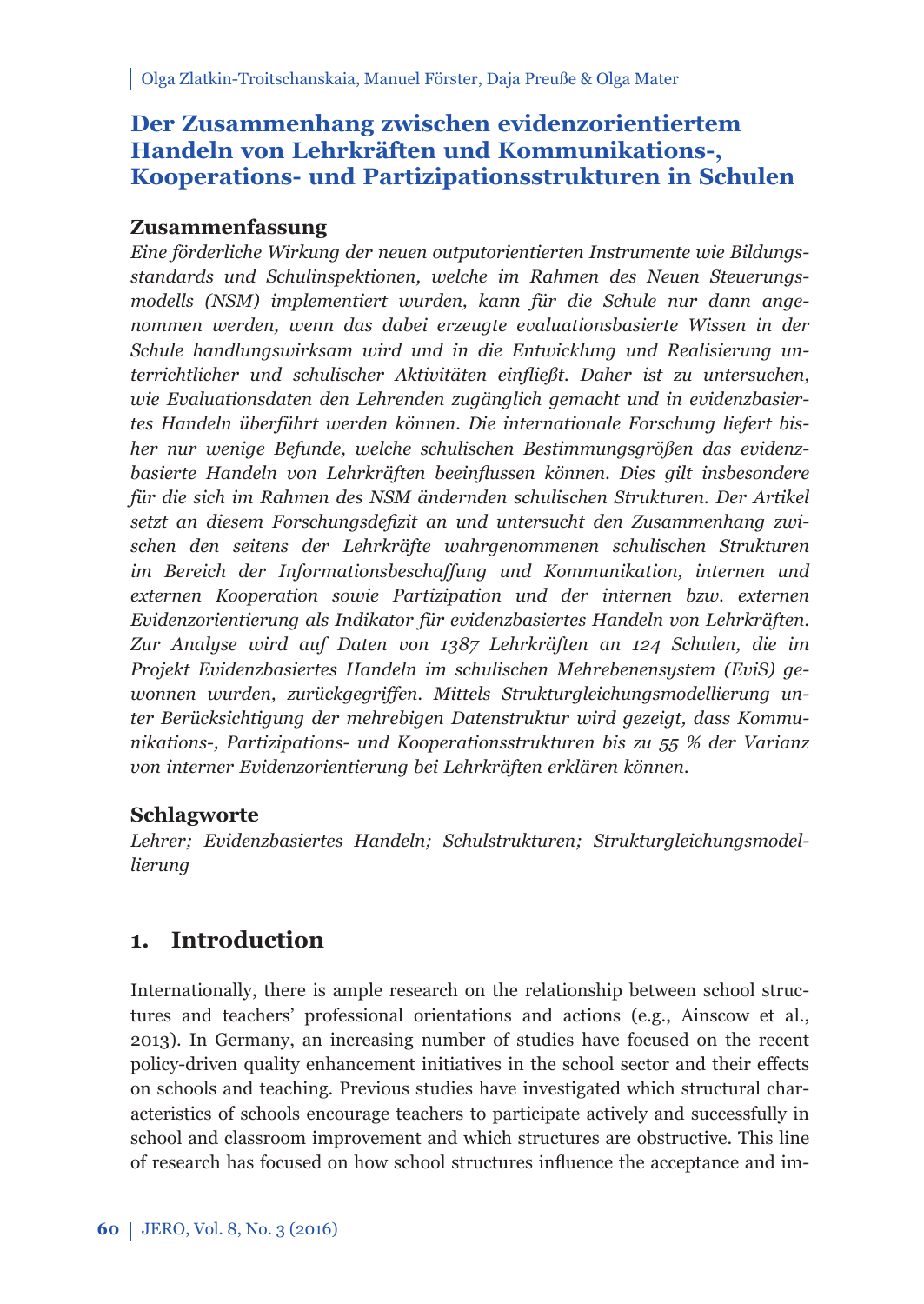plementation of new techniques, methods, instruments, and course content in everyday school and classroom practice. The general assumption is that certain school structures infl uence teachers' actions (Böttcher, Dicke, & Ziegler, 2009; Kuper & Muslic, 2012).

This assumption is the basis for the current policy-driven reform measures implemented under the new governance model (NGM)<sup>1</sup>. The reforms are aimed at reorganizing the school system to cope effectively and efficiently with an increasingly complex set of societal and individual demands (Zlatkin-Troitschanskaia, 2006). With the implementation of the NGM in the German school sector, new structures are emerging, in particular, stronger communication, cooperation, and participation structures, such as professional project teams (e.g., Dedering, 2012). In line with the NGM, new measures are implemented, such as school inspections and large-scale assessments, generating new evaluation findings, which are becoming increasingly available to schools and teachers.

However, policy-driven, output-oriented measures can serve their purpose only if the school actors consider the newly generated findings, for example, from internal and external evaluations2, in school and classroom practice (see von der Gathen, 2006, pp. 77–80). In international research, such data-based practice is increasingly discussed under the term *data use* (Schildkamp & Lai, 2013). In the German literature, the term *teachers' evidence-based actions* (*evidenzbasiertes Handeln*) is used. We use the broader understanding of the term evidence-based actions from the German context (see also Stump, Zlatkin-Troitschanskaia, & Mater, 2016). Accordingly, we understand teachers' evidence-based actions as all professional behavior, decisions, and practices oriented towards improving school or classroom practices and based on relevant, available empirical findings and scientific facts. Rousseau (2006) describes this as "translating principles based on best evidence into organizational practices" (p. 256).

While research on school effectiveness has indicated that school structures have a major influence on teachers' actions in general (Ainscow et al., 2013), *there are only very limited findings on the specific relationship between school-specific* 

<sup>1</sup> In Germany, the NGM refers to the re-organization of large parts of the public sector in accordance with the new public management paradigm. Compared to new public management in other countries, the German NGM places great emphasis on structures and structural reform. In the school sector, the NGM was tailored in response to Germany's low ranking in the Programme for International Student Assessment and has been associated in particular with greater school autonomy and the use of empirical data for teaching and administration.

<sup>2</sup> In schools, evaluations are one source of empirical evidence. Evaluations are differentiated into the two types of internal and external evaluations depending on who directs the evaluation. External evaluations are directed by an external organization and represent an external perspective usually targeting multiple schools, such as state of learning assessments across schools. Internal evaluations are directed by the school itself and represent an internal perspective usually targeting school or classroom practice in the local context of the school itself, such as a school's evaluation of its quality mission and how well it is implemented. In the literature and in school practice, there are further distinctions of evaluations according to different perspectives and criteria (e.g., Berkemeyer & Müller, 2010, pp. 196–200).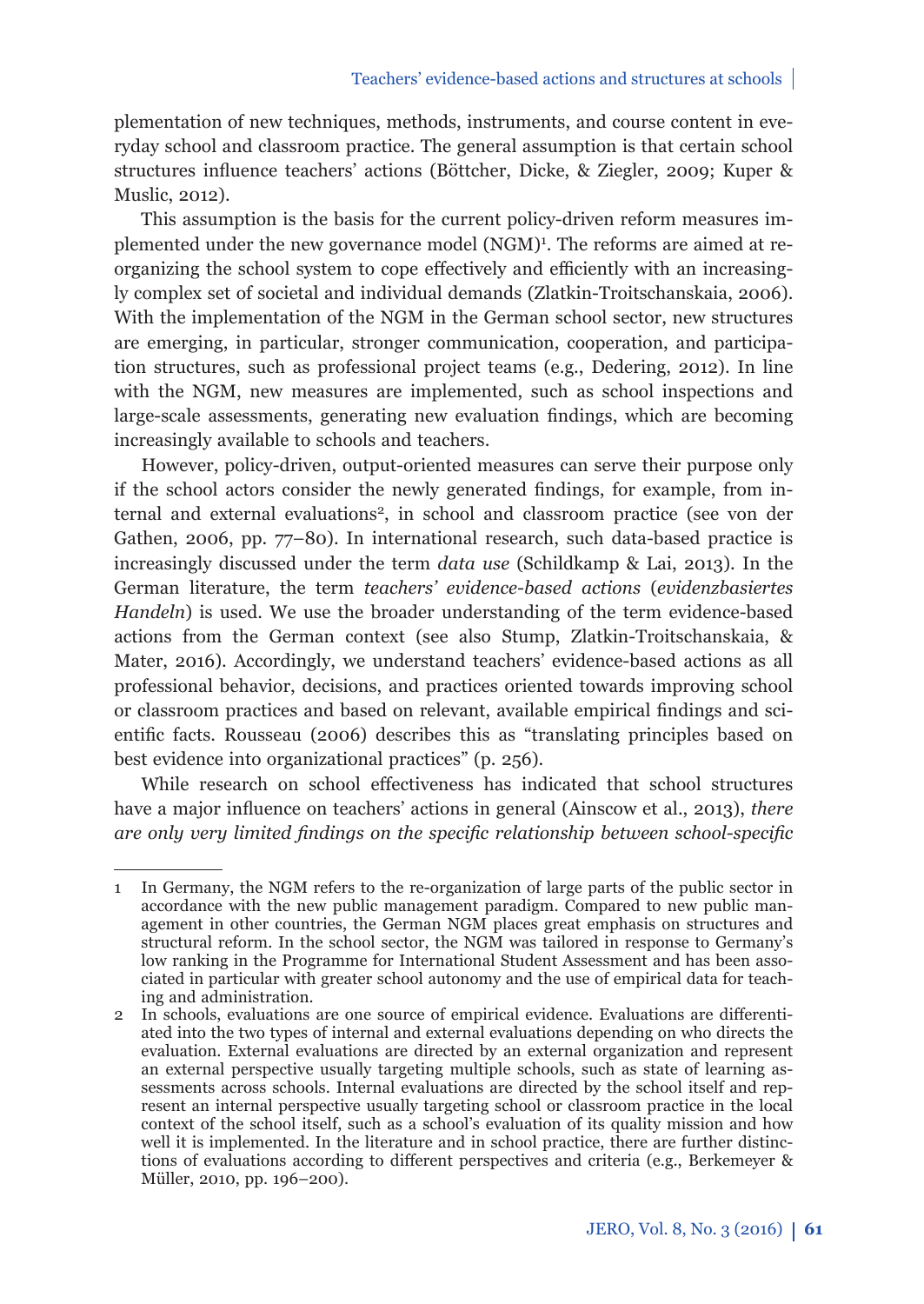*structural framework conditions and teachers' evidence-based actions* (for current studies in Germany, see Zlatkin-Troitschanskaia et al., 2016). This is also true for international research, which includes very few studies on the *relationship between newly implemented school structures in line with the NGM and teachers' evidence orientations as an indicator of evidence-based actions*. In this article, we address this widely discussed issue in educational policy and school practice by examining how these *newly established school structures* in crucial areas such as communication and information retrieval, internal and external cooperation, and participation structures are related to *teachers' evidence orientations*, understood as "a demand for reliable and valid information when making … decisions" (Rousseau, 2006, p. 260). Dormann et al. (2016) following, teachers' evidence orientations are considered an indicator of teachers' evidence-based actions. We present a conceptual and empirical study offering preliminary insight into the relationship between the structures established under the NGM and teachers' evidence orientations. We highlight significant relationships in order to distinguish meaningful co-occurrence of specific school structures and specific orientations of teachers towards the use of evidence. We follow examples of studies of teacher orientations in other areas to pave the way for in-depth analyses of beneficial influence factors. Our analyses are based on data from the German interdisciplinary research project *Evidence-based actions within the multilevel system of schools – requirements, processes, and effects* (EviS) funded by German Federal Ministry of Education and Research. In the following, we describe the conceptual foundations of structural factors of communication and information retrieval, cooperation, and participation in Section 2. For a discussion on the conceptual background of evidence orientations, see Dormann et al. (2016). After giving an overview of the empirical state of research and the details of the study in Sections 3 and 4, we present the results in Section 5. We conclude with a discussion on the results and their implications for further research and school practice in Sections 6 and 7.

# **2. State of research and conceptual foundations**

## **2.1 Structural factors in schools**

### **2.1.1 Communication and information retrieval in schools**

Communication and information retrieval play a decisive role in school improvement (Reh, 2008, pp. 163 f.). The literature distinguishes many types (e.g., Retter, 2002, pp. 13 ff .) and characteristics of communication (e.g., Watzlawick, Beavin, & Jackson, 1980, p. 50). There are various communication models and theories, for example, in information technology, action theory, and social theory (see Retter, 2002, pp. 156 ff .; Schäfers, 2003, pp. 178 f.). According to Ternes (2008), communication means "exchange of information" and therefore is "a means for obtaining knowledge and insights" (p. 20, own translation). Jung (2006) describes infor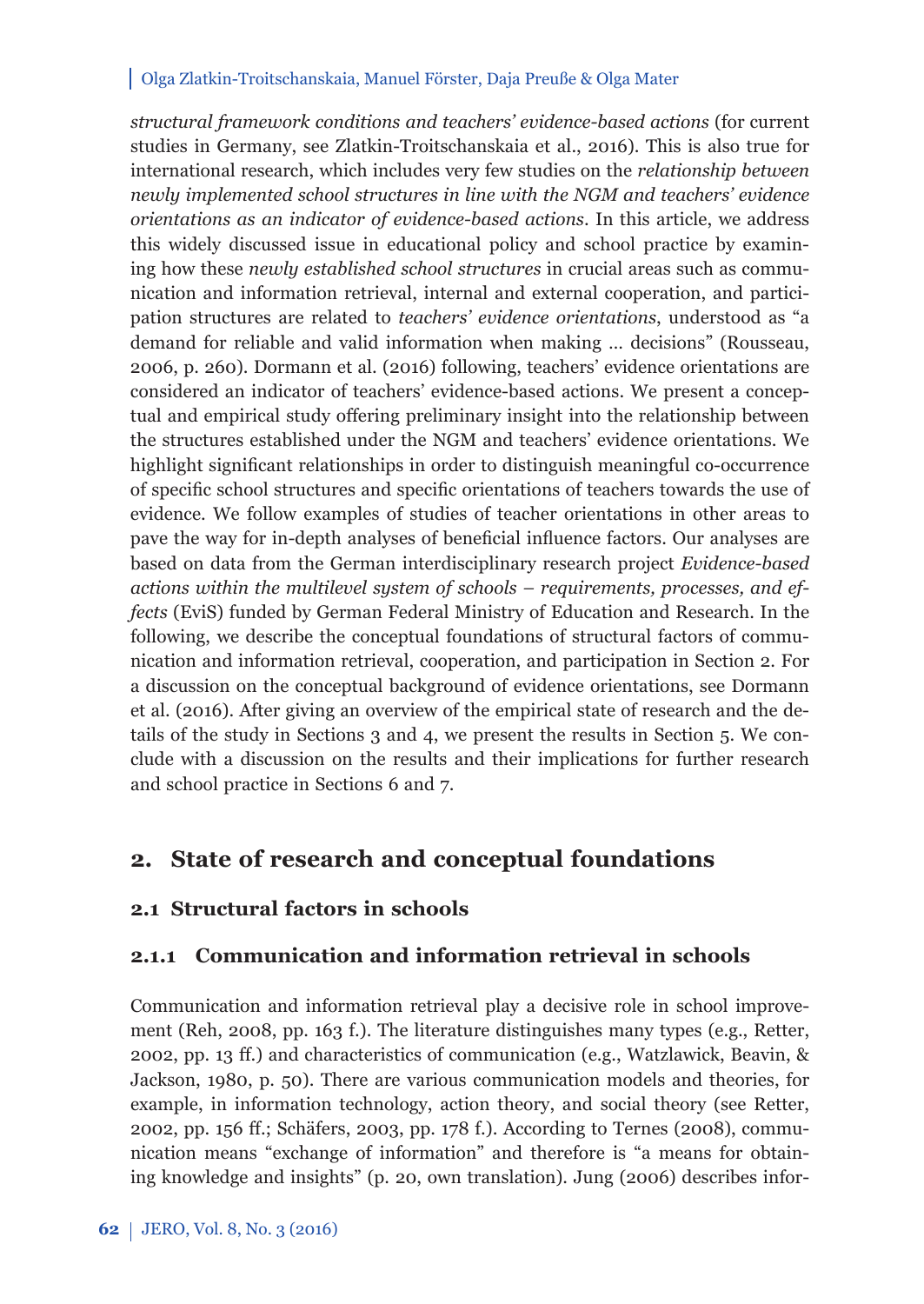mation retrieval as a "systematic process of obtaining and processing information"  $(p, 592, own translation)$  forming the basis for all decisions. The definition of communication above states that communication processes include the exchange of information. According to Feldmann (2006), communication serves "mainly to convey information" (p. 281, own translation). Burkart (2002, p. 35) highlights that a medium is necessary to transfer information, and communication is a means to retrieve information. Information can be retrieved through both interpersonal communication and "technological communication" (Retter 2002, p. 14, own translation), which includes technologies such as the internet or the telephone. Thus, *we defined information retrieval as a process based on a need for information and performed through communication or the use of various media*.

Communication and information retrieval could be defined as separate theoretical constructs; however, their close relationship suggests otherwise. Both communication and information retrieval include the use of information and the use of media for information purposes. Communication functions as a key means of information retrieval. We adopted the cognitive function of communication (Bonfadelli, 2010, pp. 113 ff .), including information retrieval, because it enables information exchange as a basis for knowledge acquisition and learning (Bonfadelli, 2010, p. 119). This brief background illustrates why we considered communication and information retrieval key elements of the principles of the NGM and therefore potential correlates to teachers' evidence-based actions.

### **2.1.2 Cooperation structures in schools**

Boller (2009) describes cooperation among teachers as ranging from a "momentary exchange among teachers about coordination in a single-case issue up to systematic, institutionalized cooperation" (p. 105, own translation). Since the introduction of the NGM, cooperation has been considered key for the development of schools. This has included the replacement of loosely coupled structures through forms of cooperation that enable systematic, continuous, and structured *exchange of information* as well as teamwork processes.

In the literature, there are a number of definitions of cooperation and cooperation forms in the school context (e.g., Ahlgrimm, Krey, & Huber, 2012, p. 17). According to Esslinger (2002), cooperation is understood as interaction "between two or more people ... that is initiated and performed with the aim of increasing the effectiveness of work" (p. 62, own translation). Spieß (2004) presents a definition that is widely accepted in school-related research, describing the basic preconditions for cooperation structures in schools that are essential to the construct of cooperation among teachers (e.g., Fussangel & Gräsel, 2012; Kuper & Kapelle, 2012): "Cooperation is characterized as referring to other, jointly accomplishable goals or tasks, it is intentional, communicative …, and is bound to the norm of reciprocity" (Spieß, 2004, p. 199, own translation). Accordingly, *we defined cooperation as internal cooperation, involving interaction among several teachers inside*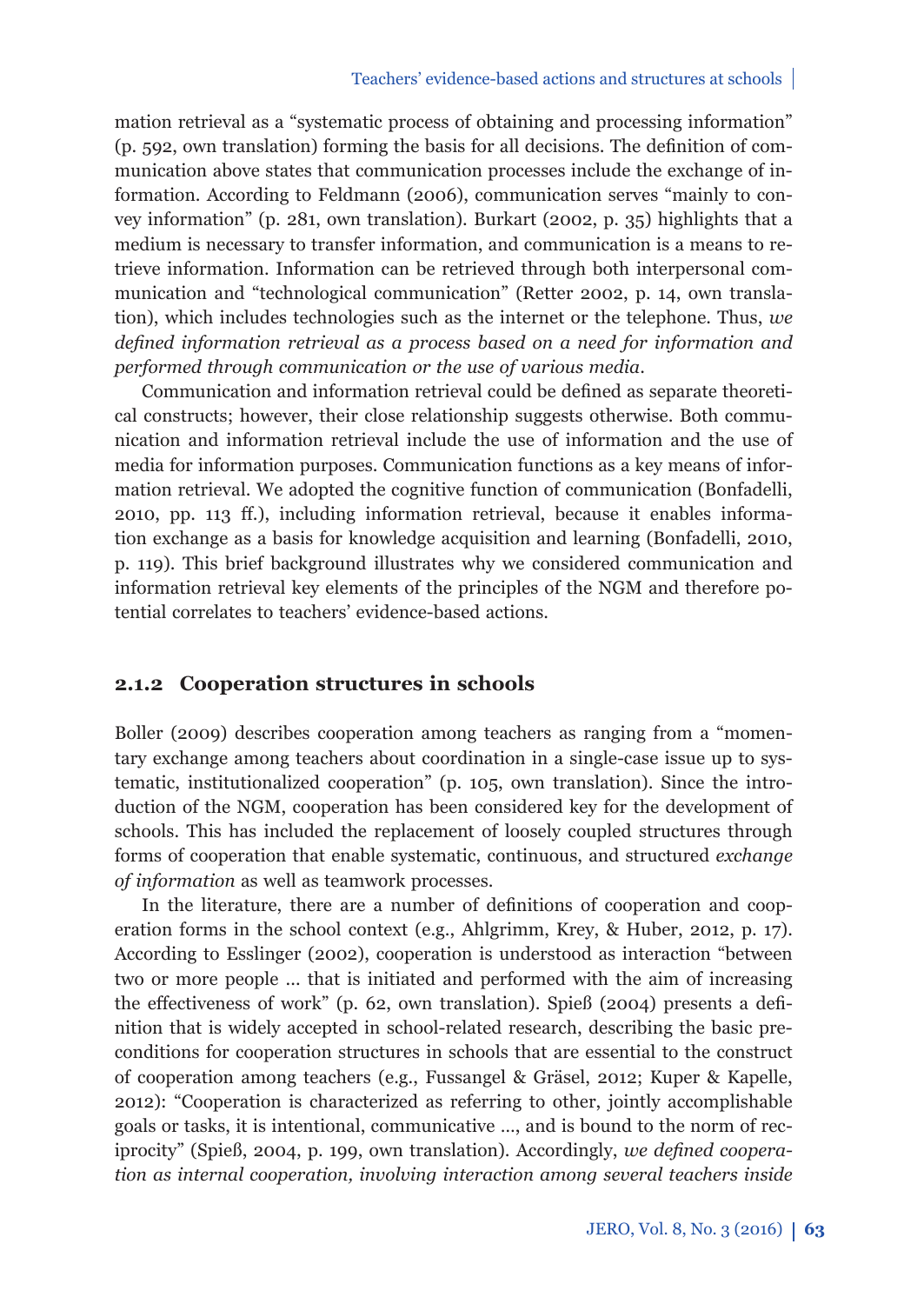*of school, or external cooperation, involving interaction between teachers and external organizations, such as other schools.* Since communication and information exchange are central elements in cooperation, we assumed that cooperation, too, might be correlated with evidence-based actions.

### **2.1.3 Participation structures in schools**

Participation is understood as the involvement of individuals and groups in organizationally relevant decision processes (Szabo, 2007, p. 5). In the literature, participation and the other structures described above are identified as key factors for the success of school improvement processes (e.g., Bonsen, 2006). Various types of teacher participation are distinguished (e.g., Staehle & Conrad, 1994, p. 269). Types of teacher participation involve teachers assuming specific leadership roles, such as those defined in leadership concepts of the school (Dubs, 2006, pp. 161 ff.; Stump et al., 2016) as well as those in executive teams of the school (Diekenbrock & Schröder, 2007, pp. 5 f.; Rahm & Schröck, 2008, pp. 46 f.). Acceptance and implementation success of school improvement projects increase considerably when teachers are involved from early on rather than being excluded from project initiation or later decision processes (Rolff, 2006, p. 299). For teachers to participate in school projects, it is essential that the school creates supportive organizational framework conditions. In line with research findings on teacher participation in school improvement processes (see Förster, 2015), *we assumed that teacher participation, for example, in regular discussions of evidences* (e.g., Diekenbrock & Schröder, 2007, p. 14), *might also be correlated with evidence-based actions.*

## **2.2 Relationship between school structures and teachers' evidence-based actions**

There are very few studies on the relationship between newly implemented school structures, in line with the NGM, and teachers' evidence-based actions. However, several studies of school improvement show that, in general, structural factors of schools influence school and classroom practice substantially. A major role is attributed to collective or social *communication, cooperation, and participation processes* among school actors. In this article, we present a more differentiated analy sis of the relation between these potential structural correlates and teachers' evidence-based actions.

In Germany, several studies have been published on teachers' evidence-based actions referring to the reception and use of data from internal and external evaluations. According to Pant and Thiel (2012), teachers' use of evaluation findings in everyday practice increases if findings are discussed frequently and in depth and if principals promote such discussions. According to Dedering (2012), results of external evaluations are discussed mostly during faculty meetings and work group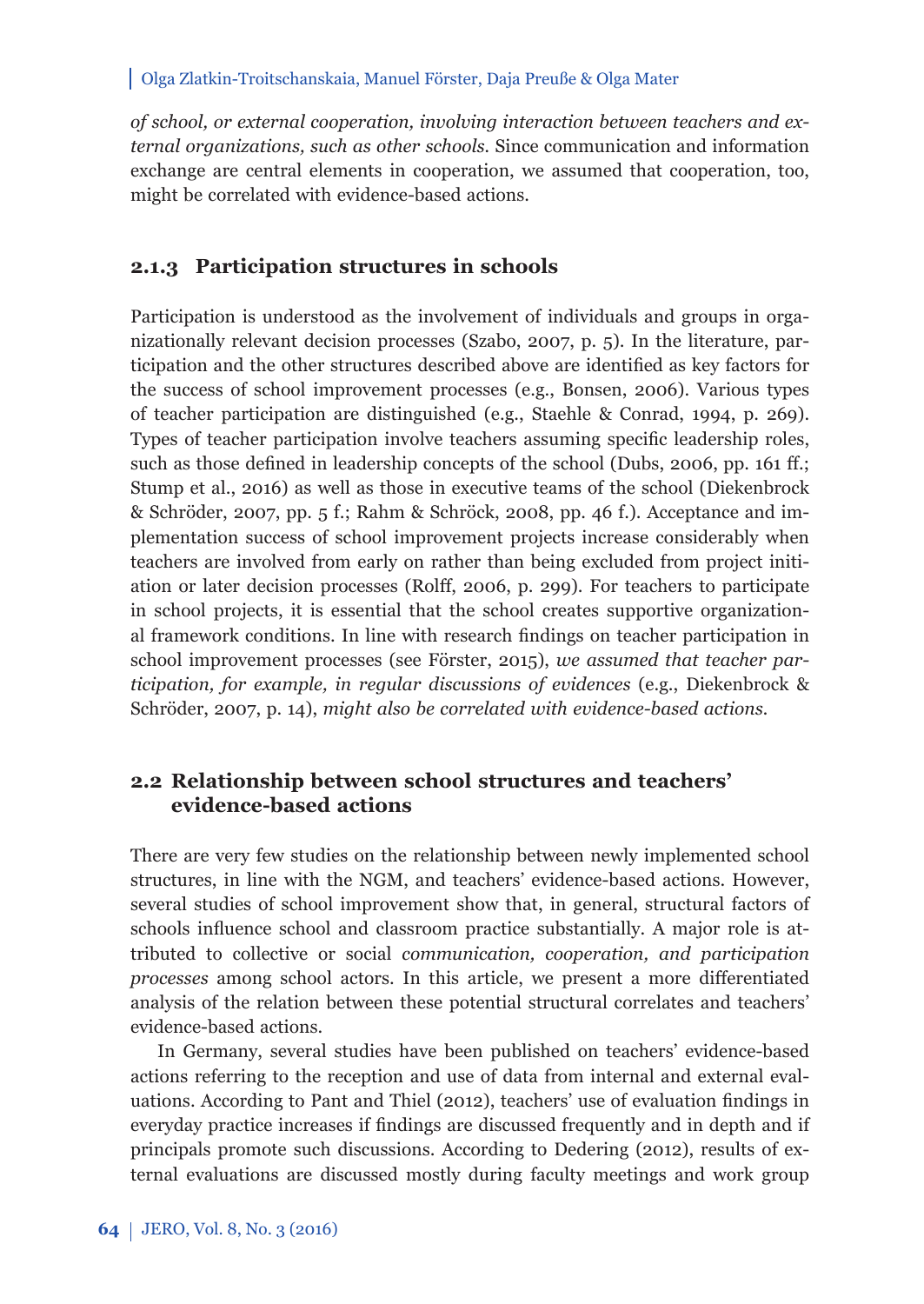meetings. Studies on evidence-based actions suggest that information retrieval plays a key role, too (Bartunek, 2007; Cummings, 2007; Guest, 2007; Latham, 2007). Breiter and Karbautzki (2012) provide an international comparison of the extent of teachers' evidence-based actions in schools. Their study includes schools in the United Kingdom, the Netherlands, Poland, Lithuania, and Germany and confirms that the availability of data, which we consider a factor of information retrieval, is correlated positively. Further studies show also a substantial influence of cooperation structures. The qualitative meta study by Wayman, Spring, Lemke, and Lehr (2012) shows that promoting cooperation among teachers is a very important and effective strategy to increase the reception and use of evaluation findings (see also Cosner, 2012). This has been confirmed by a study from the Netherlands (Schildkamp & Kuiper, 2010), in which cooperation among teachers is identified as a key positive influence. Maier, Metz, Kleinknecht, and Schymala (2012) compare two German federal states with regard to the reception and use of external findings during faculty meetings and subject teacher meetings, while controlling teacher cooperation on the interpersonal and school level. Their results show that teacher cooperation positively influences the reception and use of evaluation findings in subject teacher meetings. Further studies indicate that the impact of internal and external evaluation measures depends substantially on teacher participation. School evaluations have a greater impact when all teachers are equally responsible for analyzing the evaluation data (see, e.g., Zlatkin-Troitschanskaia & Förster, 2009; Saunders & Rudd, 1999). If we consider evidence-based actions a specific kind of innovative actions at schools, we find further evidence in innovation research that participation structures have a positive influence on innovation. For the school sector, several studies have confirmed that teacher participation in decision making has a positive influence on innovativeness within the faculty (e.g., Altrichter & Wiesinger, 2005).

Findings on school and teaching quality confirm these results, but also demonstrate that communication and information retrieval, cooperation, and participation structures on the interpersonal and school level are very complex and heterogeneous and correlate and interact with one another (e.g., Halbheer & Kunz, 2011; Fussangel & Gräsel, 2012). Effective cooperation is considered to depend on communication as a necessary condition (Boller, 2009), but cooperation does not automatically follow from communication (Schütt, 2009; Spieß, 2004). Cooperation requires a certain degree of freedom of choice and action (Spieß, 2004, p. 199). Thus, cooperation among teachers depends on participation structures within the school (Fussangel & Gräsel, 2012). These include effective communication structures and regular exchange of information in different cooperation settings. Thus, school development that focuses on participation of teachers (e.g., Dubs, 2009, p. 505) requires a high level of information exchange and communication among teachers (Grunder, 2004).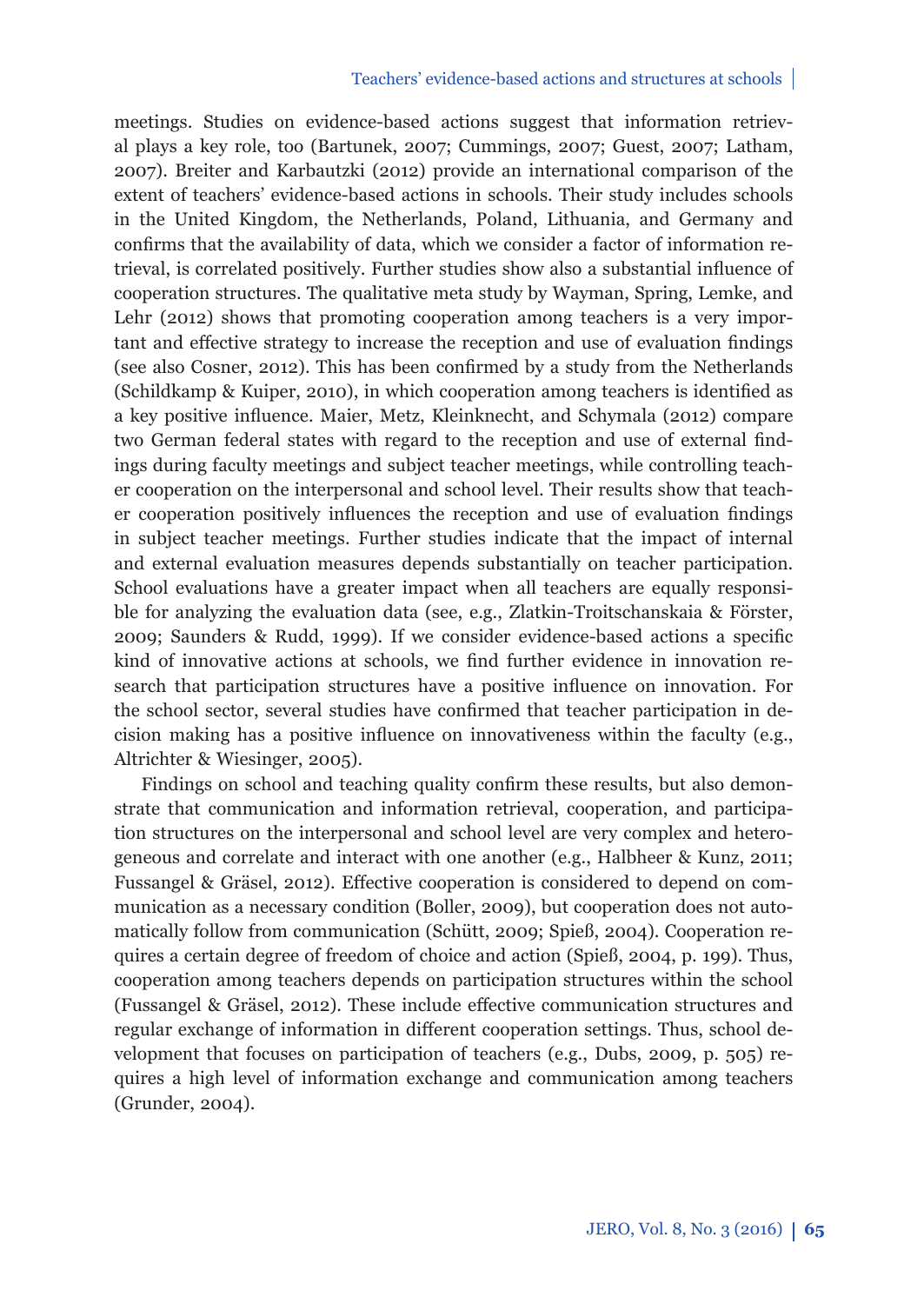# **3. Hypotheses**

Overall, recent research emphasizes the key role of school structures, in particular, communication and information retrieval, cooperation, and participation structures on teachers' actions. Specifically with regard to teachers' evidence orientation as an indicator of evidence-based actions, we assumed that the newly implemented school structures would have a positive impact on teachers' evidence orientation. In line with the theoretical and empirical state of research, we generated the following four hypotheses on the relationship between the perceived school structures and teachers' evidence orientation.

- Hypothesis 1: The more developed communication and information retrieval structures are according to teachers, the higher the teachers' evidence orientation.
- Hypothesis 2: The more developed internal cooperation structures are according to teachers, the higher the teachers' evidence orientation.
- Hypothesis 3: The more developed external cooperation structures are according to teachers, the higher the teachers' evidence orientation.
- Hypothesis 4: The more developed participation structures are according to teachers, the higher the teachers' evidence orientation.

# **4. Study design, sample and instruments**

To test the hypotheses, we analyzed empirical data from the EviS project. The data was gathered from various types of schools in the federal state of Rhineland-Palatinate, Germany, from 2011 to 2012. The total sample from the project included responses of 2,640 teachers and 297 school principals from 153 schools of different school types and sizes (for distribution information, see Table A1; see also Dormann et al., 2016).

Due to practical reasons, such as limited testing time, two questionnaire versions were used to survey the teachers. Our findings were based on one version of the teacher questionnaire that surveyed teachers' perceptions of school structures and their evidence orientation. The subsample included data from 1,410 teachers from 124 schools. The percentage of missing values was only 4 % for the analyzed items. Given the low percentage of missing values, we used multivariate single imputation.3 However, we excluded 15 cases in which less than 50 % of the items

<sup>3</sup> According to Schendera (2007, p. 120) and Graham, Cumsille, Elek-Fisk, Schinka, and Velicer (2003, p. 90), a percentage of missing values below  $5\%$  justifies even case-wise deletion or univariate imputation, such as mean imputation. We used multivariate single imputation, which should provide better estimates than these two acceptable methods.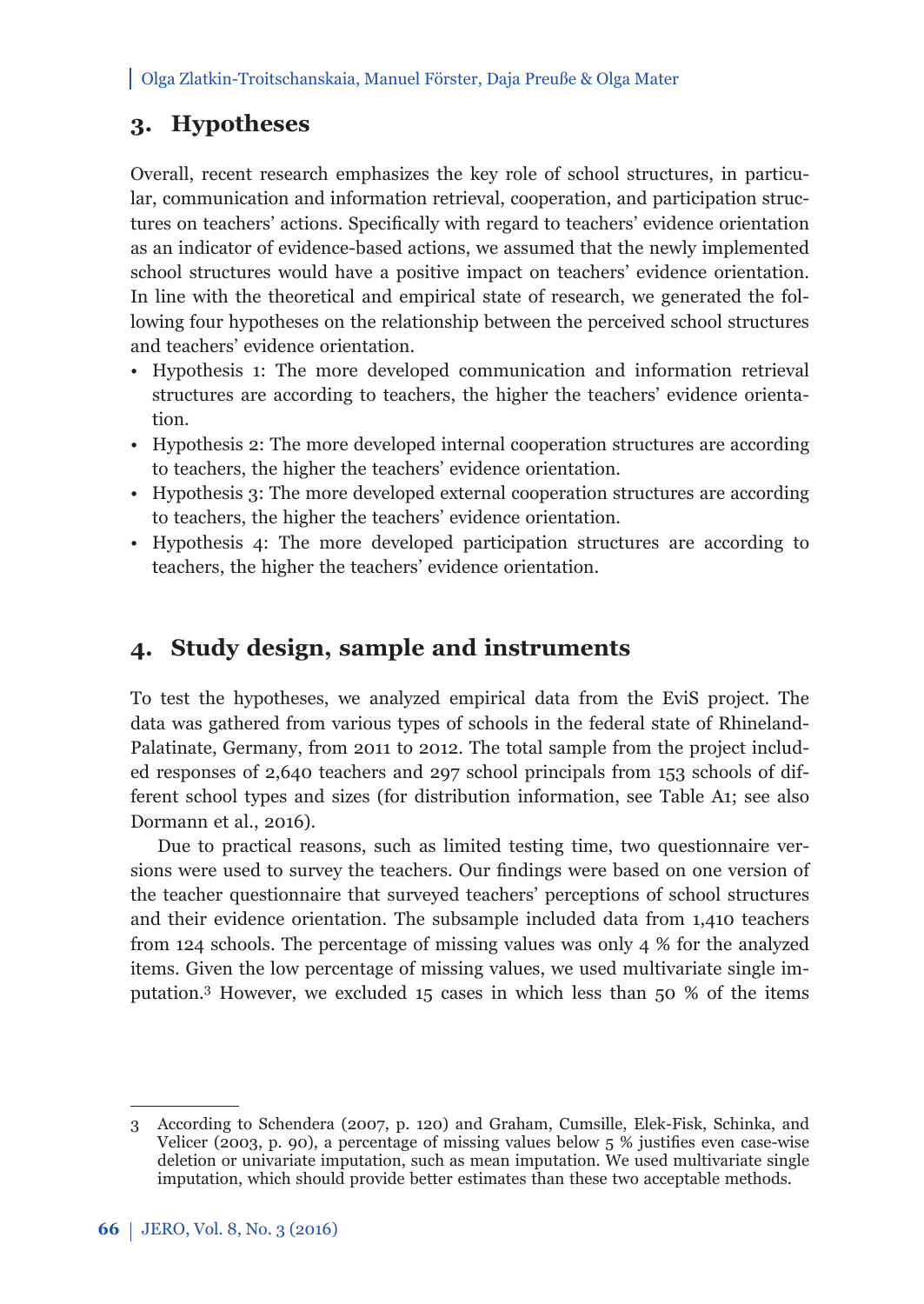had been answered<sup>4</sup> as well as eight cases in which the teachers had not indicated their school affiliation. Hence, the following analyses were based on the responses of 1,387 subjects from 124 schools.

Teachers were administered a paper-pencil survey containing rating items on a five-point Likert scale from 1 (*I do not agree at all*) to 5 (*I totally agree*). The survey assessed the teachers' perceptions of school structures using scales of Stumm, Mohr, and Dormann (2010), which had been adapted to the school context. A sample item for communication and information retrieval (COMM) is "At our school, we have access to the internet and the intranet to retrieve information on current job-related developments." Since we assumed there might be differences in structures for internal and external cooperation, we selected a scale that reflected the two types of cooperation (see Section 2). A sample item for internal cooperation (COOPINT) is "At our school, we form quality groups/teacher networks to improve the quality of our work." A sample item for external cooperation (COOPEXT) is "At our school, there is support for cooperation with other schools, companies or universities." A sample item for participation (PART) is "At our school, the teachers have a say in decisions that affect their work." (for further information, see Table A2).

For the assessment of the dependent variable, we used the two sub-scales External Evidence Orientation and Internal Evidence Orientation from the scale Evidence-based Actions by Stumm et al. (2010). The dimension external evidence orientation (EE) refers to scientific or systematic data sources, while the dimension internal evidence orientation (IE) refers to findings generated by the school itself, for example, through internal evaluations. An example item for external evidence orientation is "When making important decisions at our school, we often take into account expert reports." An example for internal evidence orientation is "Before adopting procedures from other schools, we analyze their effectivity." For further information, see Table A2.

## **5. Methods and results**

For the analyzed sub-sample, we tested factorial validity of all latent variables in a confirmatory factor analysis (CFA) using the software MPlus 6.0. The fit criteria showed a moderate to good model fit (see Table 1; Hu & Bentler, 1999; Weiber & Mühlhaus, 2010, p. 170).

<sup>4</sup> In these cases, it would have been necessary to estimate more than 50 % of the responses, which would have resulted in a too great disproportion between the available information and the number of values to be estimated for each subject. For these cases, the estimation error with single imputation would have been too large.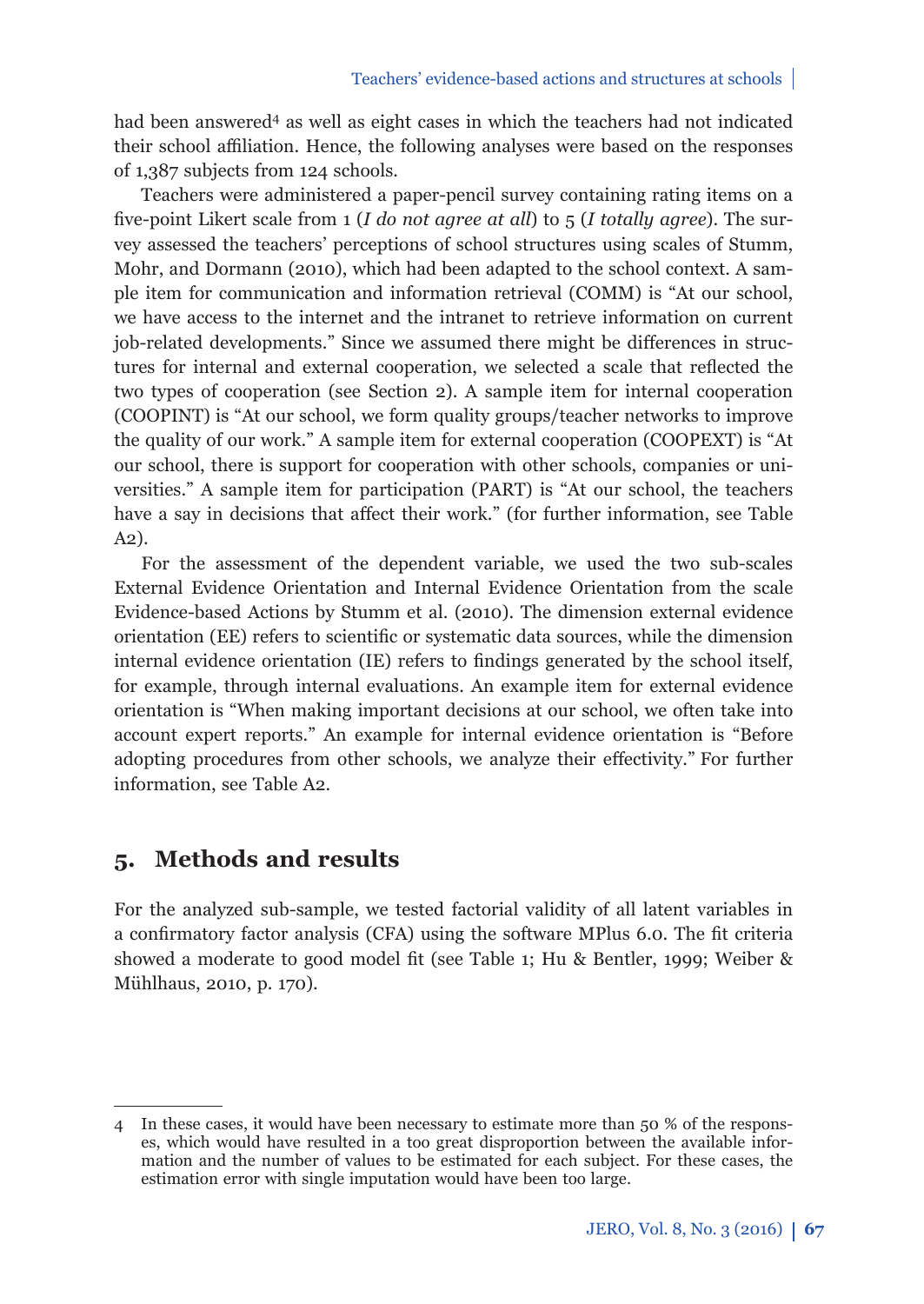| Model                                                  | <b>RMSEA</b> | <b>CFI</b> | <b>SRMR</b> |
|--------------------------------------------------------|--------------|------------|-------------|
| Confirmatory factor model<br>with all latent variables | .050         | .933       | .042        |

### Table 1: Fit statistics of CFA with all latent variables

*Note.* RMSEA = Root Mean Square Error of Approximation; CFI = Comparative Fit Index; SRMR = Standardized Root Mean Square Residual.

Overall, the fit criteria indicated a moderate fit of the data to the theoretical model for this subsample. To evaluate the internal consistency of the scales, we calculated composite reliability (Hildebrandt & Temme, 2006, p. 13; see also Table A2). Composite reliability for COMM, COOPINT, COOPEXT, and PART was .69, .79, .75, and .84, respectively. For the analyzed subsample, composite reliability for EE and IE was .85 and .88, respectively. Thus, the reliability of all scales was above the recommended cut-off value of .6 (Bagozzi & Yi, 1988).

In our data structure, teachers were nested in schools. To investigate the relation between perceived school structures and teachers' evidence orientation on the individual and school level, we generated a multilevel structural equation model (MSEM) based on the CFA model above. However, the model was already very complex in the simple structural equation model (SEM) and the sample on the school level was rather small  $(N = 124)$  in relation to the number of parameters to be estimated; this is why we could not estimate the entire MSEM for the same relation hypotheses on the individual and school levels. Thus, we had to decide whether to maintain the latent nature of the variables throughout the SEM or whether to focus on the multilevel structure and base the calculations on estimated factor scores, which would reflect only indirectly the latent structure. Since, we were interested mainly in the individual perception of structures of the teachers rather than in the actual differing structures of the schools themselves, we focused on the individual level (see Section 3). Therefore, we used SEM that allowed estimating complex structural relations among latent variables to account for measurement error and also enabled estimations of the correlations among determinants. To account for the nested data structure, we used the analysis type *Type = Complex* in MPlus. This way, we took into account statistical bias due to the nested sample design by adjusting standard errors and goodness-of-fi t model testing (Muthén & Satorra, 1995). Estimations were conducted using maximum likelihood estimation with robust standard errors.

The results are shown in Figure 1 (for the correlation matrix of all latent variables, see Table A3; for more details on the SEM, see also Table A4). The analyses indicated that the structural variables explained approximately 55 % of IE and approximately 38 % of EE.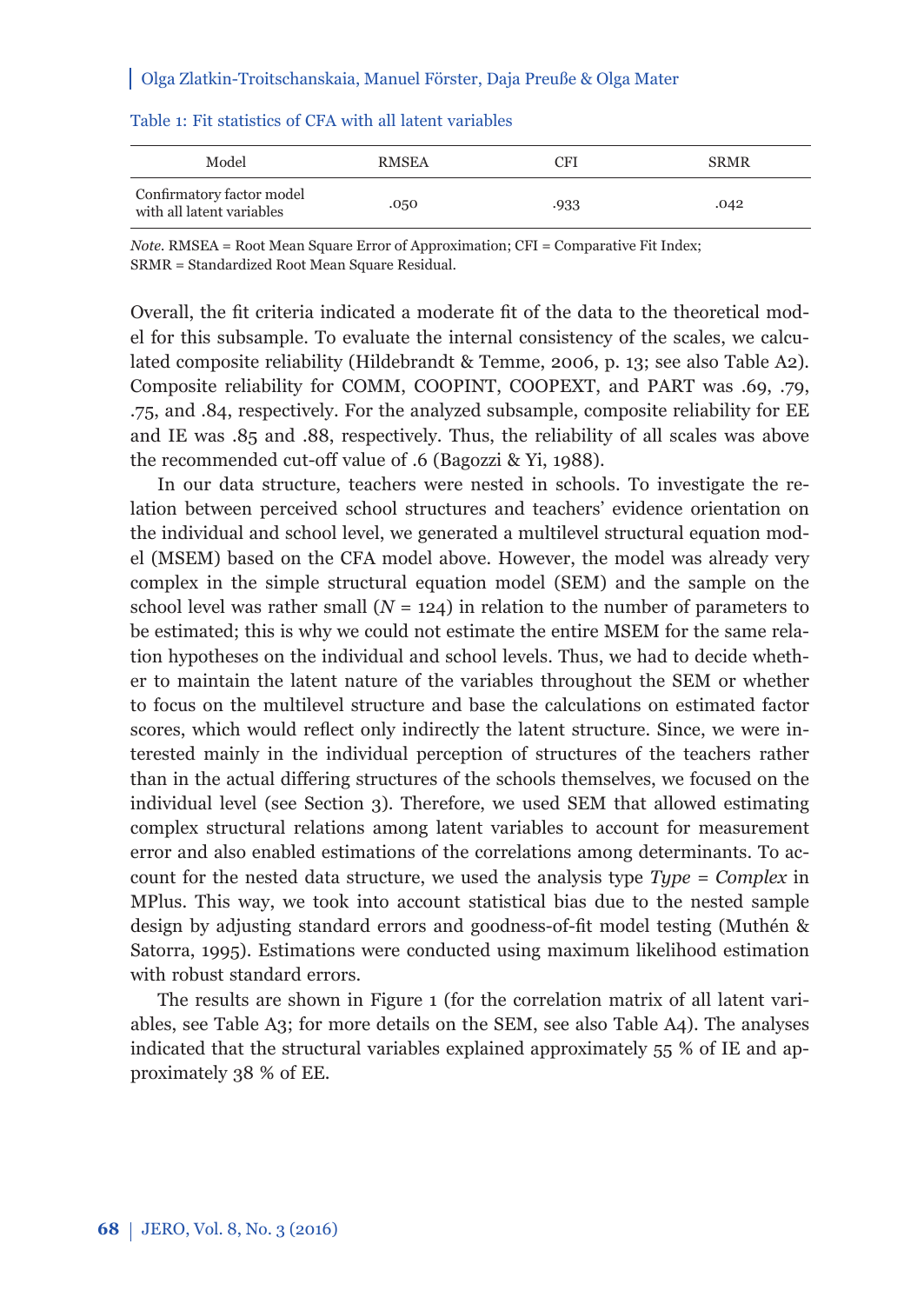Figure 1: Structural equation model: Standardized regression, correlation coefficients, and percentage of variance explained of the dependent variables



*Note*. *N* = 1,387.  $* p < .05, ** p < .01.$ 

# **6.** Interpretation of findings

Communication and information retrieval had a comparably small significant positive correlation to IE (β = .146; *SE* = 0.037) and EE (β = .214; *SE* = 0.039). Thus, Hypothesis 1 was confirmed. Teachers who perceived communication and information retrieval structures as being well-developed showed also a higher internal and external evidence orientation. It would make sense that teachers' evidence orientation would be considerably higher at schools that facilitated access to specialized literature, scientific databases, and other external sources of information that are difficult for teachers to obtain.

Internal cooperation structures had a comparably larger correlation to EE ( $\beta$  = .316; *SE* = 0.075), but no significant correlation to IE ( $\beta$  = -.018; *SE* = 0.071). Thus, Hypothesis 2 was confirmed for external evidence orientation. For external cooperation structures, there was no significant correlation to EE (β = -.146; *SE* = 0.110) and a comparably low positive correlation to IE ( $\beta$  = .246; *SE* = 0.103). Thus, Hypothesis 3 was confirmed for internal evidence orientation. Accordingly, the perception of developed cooperation structures was related to teachers' evidence orientation, but internal and external cooperation structures were related to a different extent. Cooperation structures within schools, such as team meetings, were rather related to teachers' external evidence orientation. An explana-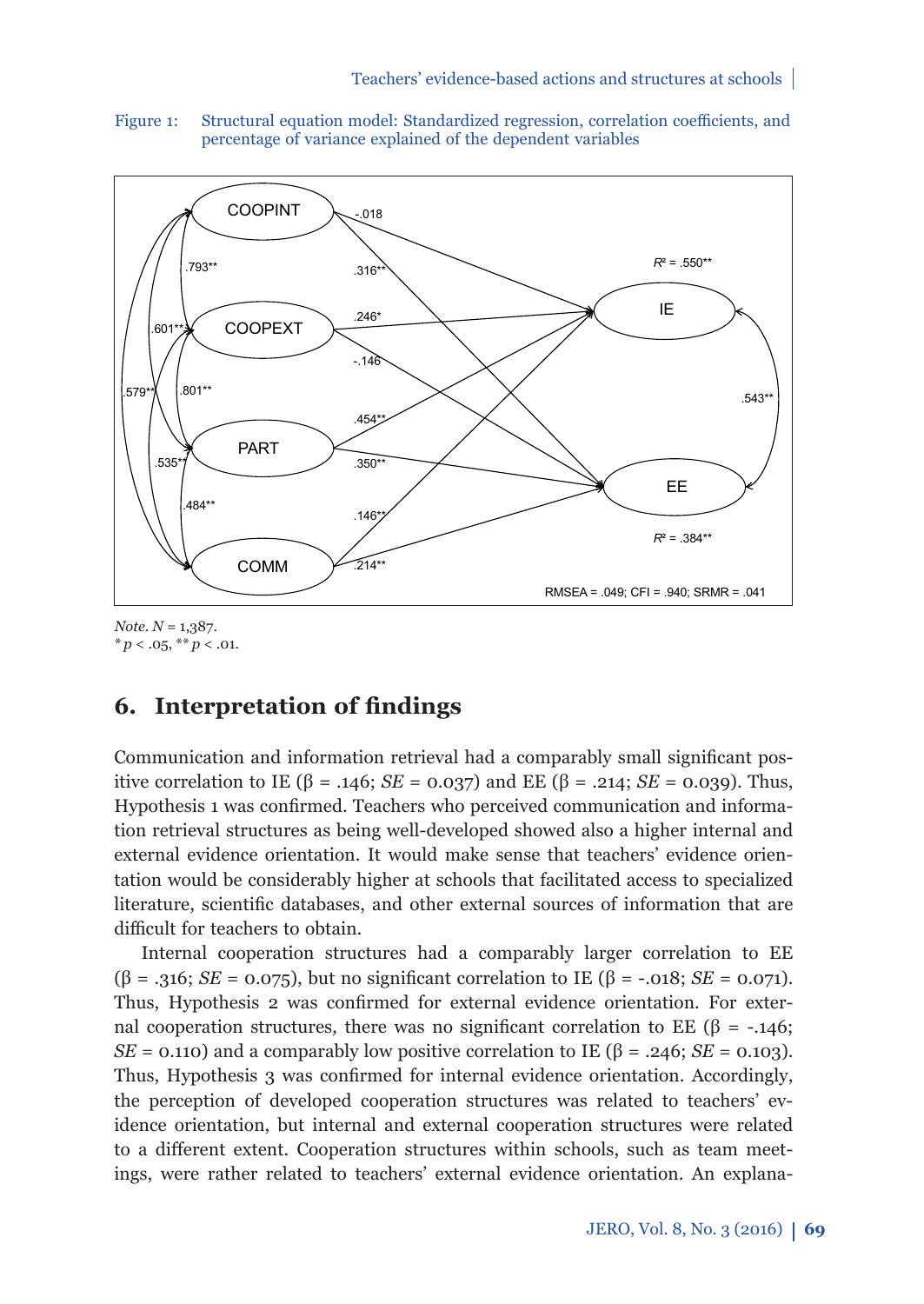tion might be that schools provided more opportunities for discussions and team meetings in the context of compulsory external evaluations, such as school inspections or large-scale assessments. Cooperation structures enabling the cooperation with other schools were rather related to internal evidence orientation. Internal evidence orientation refers to findings from the local school context, which can be considered particularly relevant in cooperation and exchange of experiences between schools.

Participation structures had a comparably larger correlation to EE ( $\beta$  = .350; *SE* = 0.068) and a particularly stronger correlation to IE ( $\beta$  = .454; *SE* = 0.068). Thus, Hypothesis 4 was confirmed. Teachers who perceived opportunities for participation as being well-developed showed also a higher evidence orientation. An explanation might be that teachers who were involved in projects from early on, for example, in gathering data for an internal or external evaluation, were also more familiar with the internal and external data.

The analyses confirmed a correlation between the structural factors (see Figure 1, Section 3). Thus, teachers who had the opportunity to retrieve information for their work often also had the opportunity to cooperate with others and to participate in school improvement. We found a particularly strong correlation between the two dimensions internal and external cooperation structures (.793) and also between participation and internal respectively external cooperation (.601; .801). This finding suggests that teachers' perception of school structures referred mainly to a cooperative and democratic school structure in general.

## **7. Discussion and conclusion**

In view of the current state of research, it must be borne in mind that the correlations between school structures and evidence-based actions that we found in our study were not as strong as expected (see Section 2). We found small to mediumsized correlations for *participation structures* only; the correlations for *communication and cooperation structures* and evidence-based actions were small or insignificant. The relatively weak or insignificant relationship identified between school structures and teachers' evidence-based actions indicates that the findings of previous research on the correlation between school structures and other professional orientations and actions of teachers' (discussed in Section 2) cannot be transferred or generalized to the specific context of evidence-based actions at schools, and that other factors at other levels such as those related to the school principals (see Stump et al., 2016) or to a school's culture (see Demski, van Ackeren & Clausen, 2016) must be given much more consideration in future research (see also Zlatkin-Troitschanskaia et al., 2016).

A crucial question with regard to theory and school practice is whether new school structures correlate *positively* with teachers' evidence-based actions. In accordance with the NGM, the overall results of this study indicate that teachers who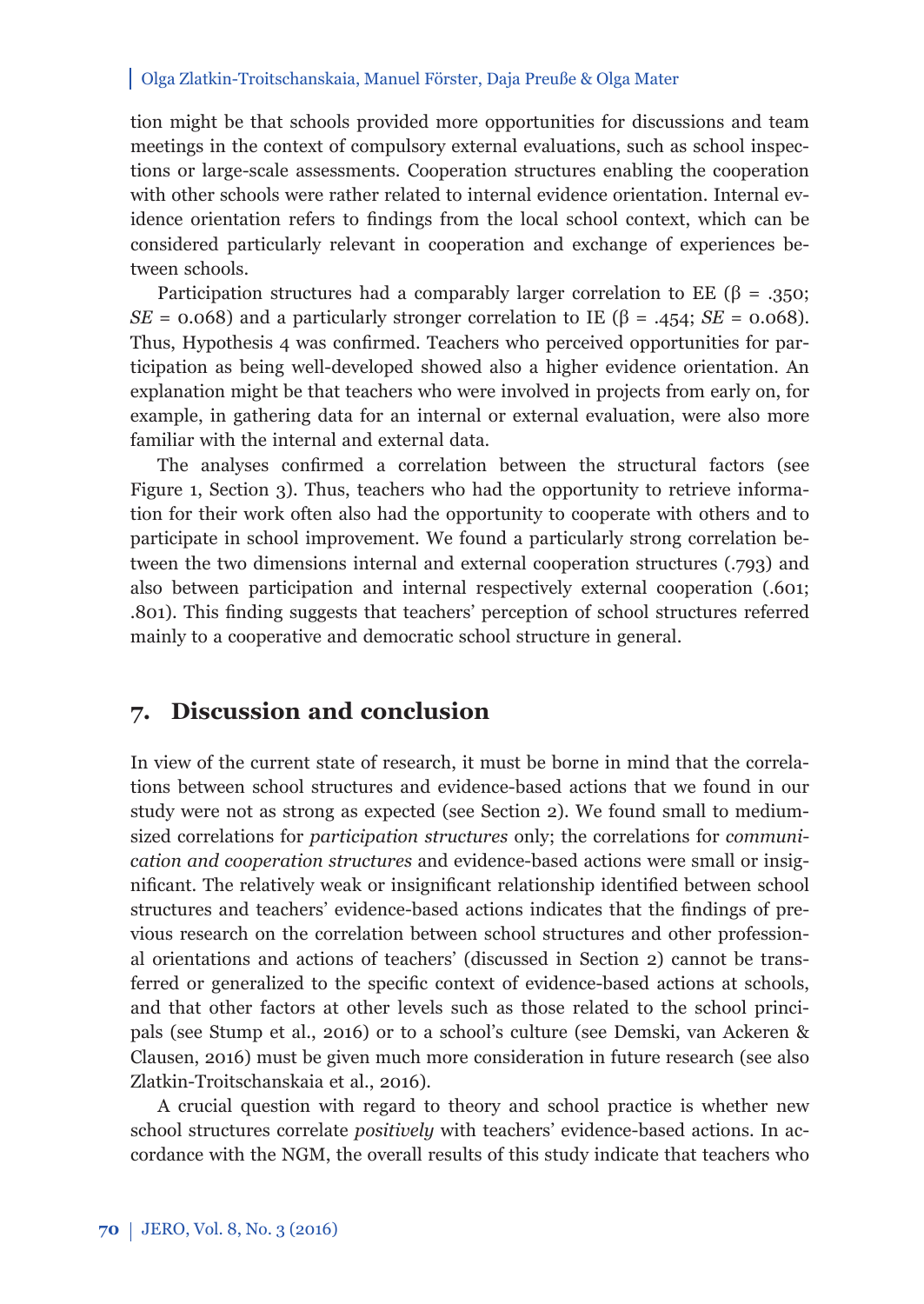perceive school structures at their school as being well developed show comparably greater evidence orientation. Accordingly, schools with well-developed communication and information retrieval, internal and external cooperation, and participation structures are also more likely to have evidence-based school and classroom practices. However, the findings in their entirety indicate that these relationships are overall rather weak and insignificant. Consequentially, the question of influencing evidence-based actions at school requires further and more extensive theoretical and empirical research, which is scarce at the international level.

Our study and the analyses presented here are an important first step towards understanding the correlation between school structures and evidence orientation at the individual level of teachers. The next steps should include further, deeper analyses of causal and hierarchical relationships to examine the impact of different factors at the school level on teachers' evidence-based actions. The non-convergence of the multilevel models was due to the small sample size at the school level. The distribution of the variables over two questionnaire versions also reduced the number of schools for the analyses. To avoid this in the future only one questionnaire version was used in the follow-up study (for more details regarding the follow-up study, see Zlatkin-Troitschanskaia et al., 2016).

There are further important correlates that were not taken into account in this model. The analyses should be extended to include, for example, principals' responses. It would be interesting to examine the extent to which principals' professional orientations and actions are related to the various types of school-specific structures and also whether there is a direct influence of principals on teachers' evidence-based actions if communication, cooperation, and participation structures are controlled (see Stump et al., 2016).

With regard to methodology, the *causal* relationships could not be explored empirically in this study due to the limitations of the available cross-sectional dataset and sample size; however, corresponding longitudinal analyses were conducted in the follow-up project (see Zlatkin-Troitschanskaia et al., 2016).

The available data set was used to develop a structural equation model for teachers from all types of schools. The findings by Zlatkin-Troitschanskaia, Seidel, and Stump (2013) and Stump et al. (2016) suggest that the relationships between the analyzed variables might differ according to the type of school. Differences can be expected, for example, between vocational schools and general educational schools. Our findings could be differentiated according to school type in subsequent studies by means of multi-group analysis.

Furthermore, the results are based on self-reported measures. This raises general questions in the empirical research about the validity of self-reports. The associated problems and potential bias might have distorted our view of the existing school structures. Having said this, current research suggests that the correlations do not necessarily depend on the formal structures themselves, but to an important extent on teachers' individual perception of the suitability of these structures (e.g., Lingkost & Meister, 2011). Recent studies illustrate how formal structures can be interpreted differently by different individuals (e.g., Böhme & Kramer, 2011, p. 165;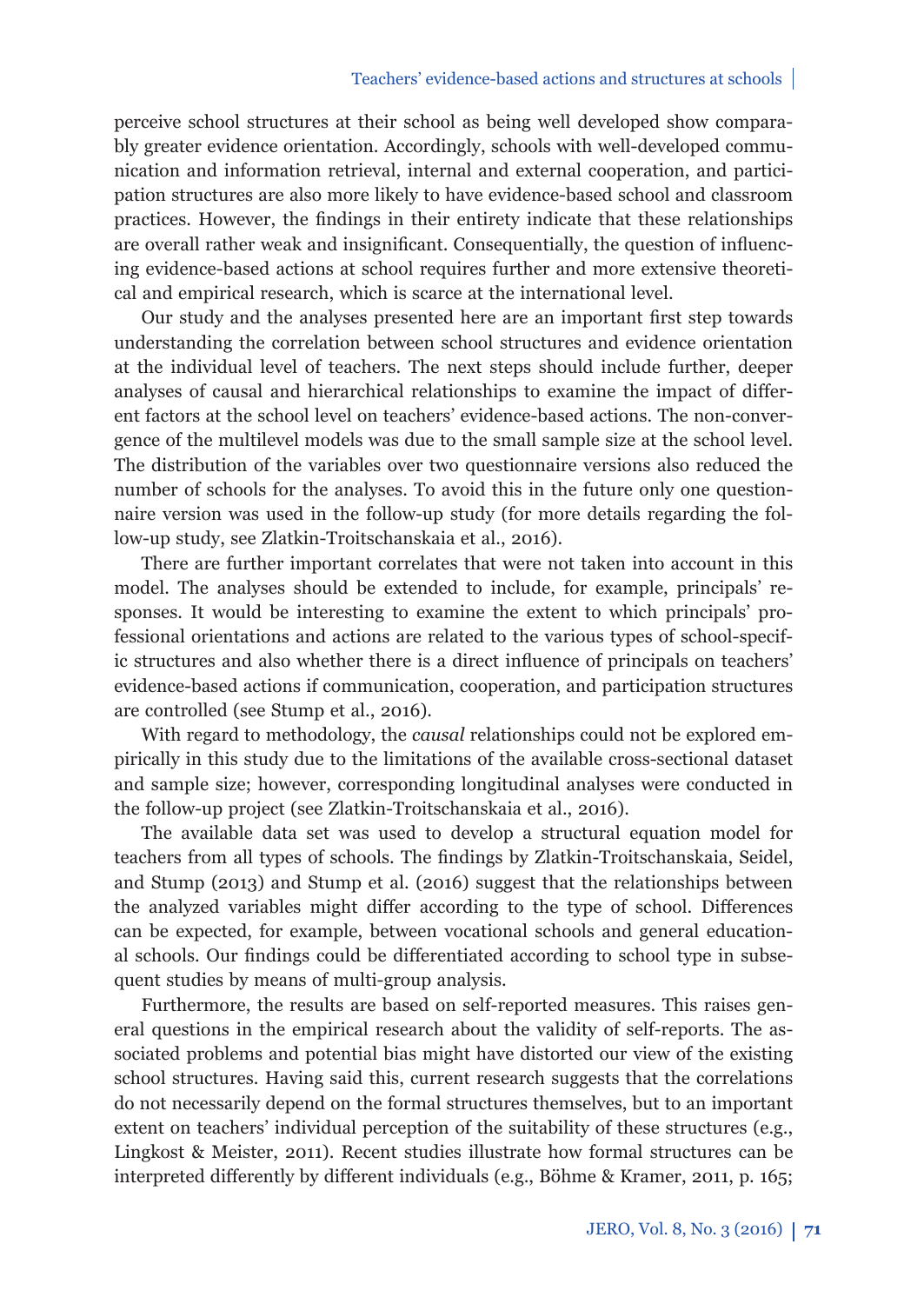Grundmann & Kramer, 2011, pp. 83 f.). Huppert and Abs (2008, pp. 10 f.) confirm that, in school evaluations, the perception of structures is a stronger influence factor than the actual structures themselves. Since the teachers' subjective perception of the structures is of great importance, self-reports can be a fair measure. To ensure objective modeling and measuring, evidence-based teacher actions in teaching practices, for instance in the context of the currently popular analyses of video-recorded lessons, should be explored explicitly in future research.

Another critical point is that the sample was not independent. Both the participating schools and teachers were not selected completely at random. Instead, we invited all schools and the teachers of all participating schools in the federal state to the study, but the teachers were free to decide whether or not to participate. As a consequence, we cannot draw definite inferences about the underlying population. Nonetheless, correlations are quite robust against lacking representativeness of the sample. We must also note that the survey was limited to schools in the German federal state of Rhineland-Palatinate. Even though we ensured that the sample included representative proportions of urban and rural schools as well as large and small schools, this does not enable conclusions about the representativeness of the findings for other federal states. In this context, further studies should focus not only on the school-specifi c structural level, but also on the governance contexts, which vary across the federal states (in Germany), as well.

## **References**

- Ahlgrimm, F., Krey, J., & Huber, S. G. (2012). Kooperation *–* was ist das? Implikationen unterschiedlicher Begriffsverständnisse [What is cooperation? Implications of different understandings of the concept]. In S. G. Huber & F. Ahlgrimm (Eds.), *Kooperation: Aktuelle Forschung zur Kooperation in und zwischen Schulen sowie mit anderen Partnern* [Cooperation: Current research on cooperation in and between schools and other partners] (pp. 17–29). Münster, Germany: Waxmann.
- Ainscow, M., Beresford, J., Harris, A., Hopkins, D., Southworth, G., & West, M. (2013). *Creating the conditions for school improvement: A handbook of staff development activities*. London, United Kingdom: Routledge.
- Altrichter, H., & Wiesinger, S. (2005). *Implementation von Schulinnovation aktuelle Hoff nungen und Forschungswissen* [Implementation of school innovation – Current hopes and research interests]. *Journal für Schulentwicklung, 4/2005*, 28– 37.
- Bagozzi, R. P., & Yi, Y. (1988). On the evaluation of structural equation models. *Journal of the Academy of Marketing Science, 16*(1), 74–94.
- Bartunek, J. (2007). Academic-Practitioner collaboration need not require joint or relevant research: Toward a relational scholarship of integration. *Academy of Management Journal, 50*(6), 1323–1333.
- Berkemeyer, N., & Müller, S. (2010). Schulinterne Evaluation nur ein Instrument zur Selbststeuerung von Schulen? [Internal evaluation in schools – Only an instrument for the self-governance of schools?]. In H. Altrichter & K. Maag Merki (Eds.), *Handbuch Neue Steuerung im Schulsystem* [Handbook on new governance in the school system] (pp. 195–218). Wiesbaden, Germany: VS.
- Böhme, J., & Kramer, R.-T. (2011). Zur Triangulation der empirischen Ergebnisse und Entwurf zu einer Theorie schulischer Partizipation [On the triangulation of empi-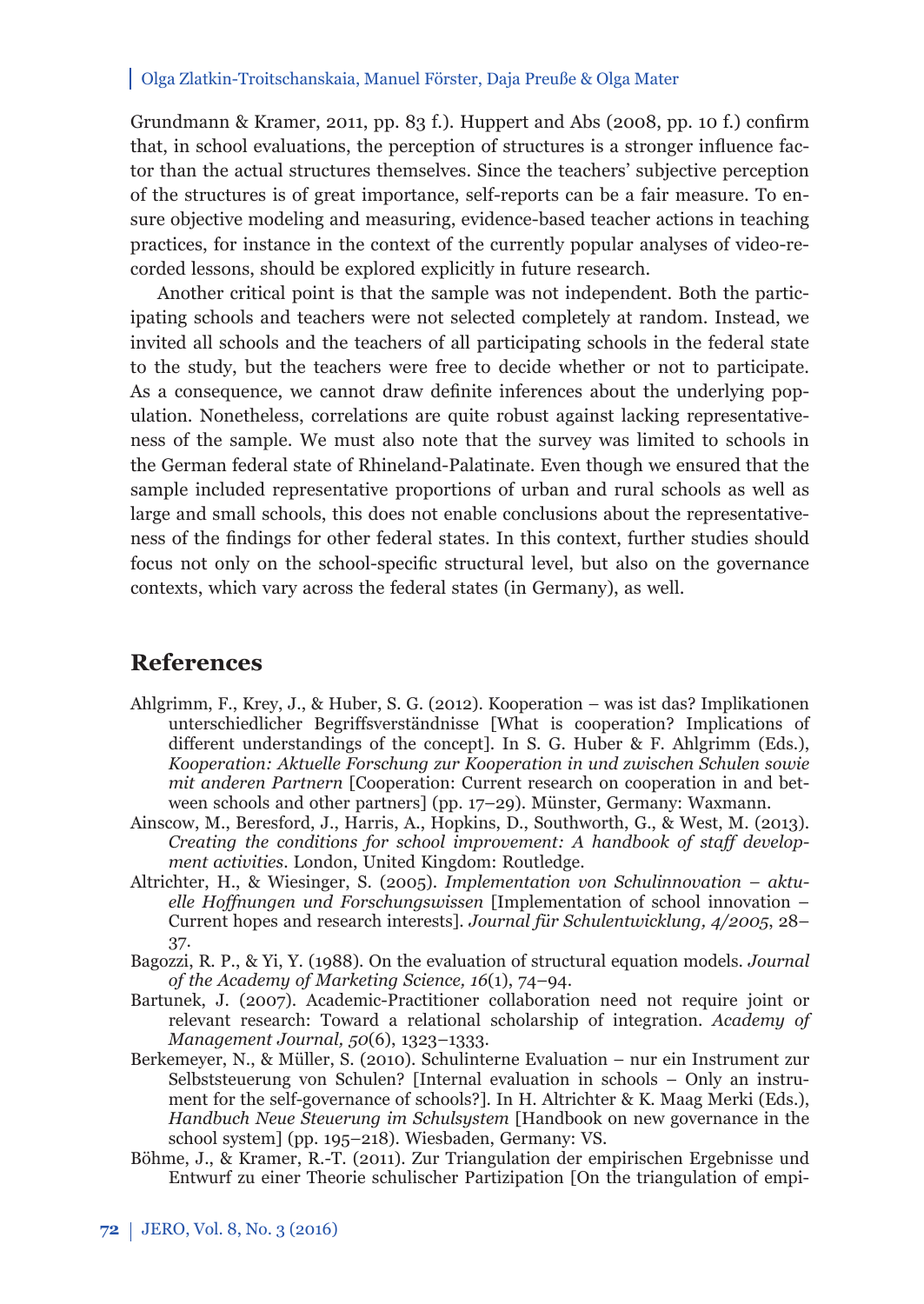rical results and design of a theory of participation in schools]. In J. Böhme & R.- T. Kramer (Eds.), *Partizipation in der Schule: Theoretische Perspektiven und empirische Analysen* [Participation at schools: Theoretical perspectives and empirical analyses] (pp. 153–188). Opladen, Germany: Leske + Budrich.

- Boller, S. (2009). *Kooperation in der Schulentwicklung: Interdisziplinäre Zusammen arbeit in Evaluationsprojekten* [Cooperation in school development: Interdisciplinary collaboration in evaluation projects]*.* Wiesbaden, Germany: VS.
- Bonfadelli, H. (2010). Was ist öffentliche Kommunikation? Grundbegriffe und Modelle [What is public communication? Basic terms and models]. In H. Bonfadelli, O. Jarren, & G. Siegert (Eds.), *Einführung in die Publizistikwissenschaft* [Introduction to communication science] (pp. 111–142). Bern, Switzerland: Haupt.
- Bonsen, M. (2006). Wirksame Schulleitung: Forschungsergebnisse [Effective school] principals: Research results]. In H. Buchen & H.-G. Rolff (Eds.), *Professionswissen Schulleitung* [Professional knowledge of school principals] (2nd ed., pp. 193–228). Weinheim, Germany: Beltz.
- Böttcher, W., Dicke, J. N., & Ziegler, H. (Eds.). (2009). *Evidenzbasierte Bildung: Wirkungsevaluation in Bildungspolitik und pädagogischer Praxis* [Data use in education: Evaluation of effects in educational policy and teaching practice]. Münster, Germany: Waxmann.
- Breiter, A., & Karbautzki, L. (2012). *Data use in schools* – *A cross-country study*. Retrieved from http://www.ifib.de/publikationsdateien/ICSEI\_2012\_WAB\_1792 909\_Breiter\_&\_ Karbautzki\_Data\_Use\_in\_Schools.pdf
- Burkart, R. (2002). *Kommunikationswissenschaft: Grundlagen und Problemfelder. Umrisse einer interdisziplinären Sozialwissenschaft* [Communication studies: Fundamentals and issues. Outlines of an interdisciplinary social science]*.* Vienna, Austria: Böhlau.
- Cosner, S. (2012). Leading the ongoing development of collaborative data practices: Advancing a schema for diagnosis and intervention. *Leadership and Policy in Schools, 11*(1), 26–65.
- Cummings, T. (2007). Quest for an engaged academy. *Academy of Management Review, 32*(2), 355–360.
- Dedering, K. (2012). *Steuerung und Schulentwicklung: Bestandsaufnahme und Theorieperspektive* [Governance and school development: State of research and theoretical perspective]*.* Wiesbaden, Germany: VS.
- Demski, D., Ackeren, I. van, & Clausen, M. (2016). Zum Zusammenhang von Schulkultur und evidenzbasiertem Handeln – Befunde einer Erhebung mit dem "Organizational Culture Assessment Instrument" [The interrelation of school culture and evidence-based practice – Findings of a survey using the "Organizational Culture Assessment Instrument"]. *Journal for Educational Research Online, 8*(3), 39–58.
- Diekenbrock, M., & Schröder, H. (Eds.). (2007). *Selbstständigkeit und Partizipation: Ergebnisse des Teilprojektes "Mitwirkung, Mitbestimmung, Mitgestaltung in Schulen"* [Autonomy and participation: Results from the sub-project "Cooperation, participation, involvement in schools"]. Troisdorf, Germany: Bildungsverlag EINS.
- Dormann, C., Binnewies, C., Koch, A. R., van Ackeren, I., Clausen, M., Preisendörfer, P., Schmidt, U., & Zlatkin-Troitschanskaia, O. (2016). Transferring best evidence into practice: Assessment of evidence-based school management. *Journal for Educational Research Online, 8*(3), 14–38.
- Dubs, R. (2006). Führung [Leadership]. In H. Buchen & H.-G. Rolff (Eds.), *Professionswissen Schulleitung* [Professional knowledge of school principals] (2nd ed., pp. 102–176). Weinheim, Germany: Beltz.
- Dubs, R. (2009). Leitungsstrukturen in Bildungsorganisationen: Leadership und die Folgen für die Professionalität von Lehrenden [Leadership structures in educational organizations: Leadership and its impact for the professionalism of teach-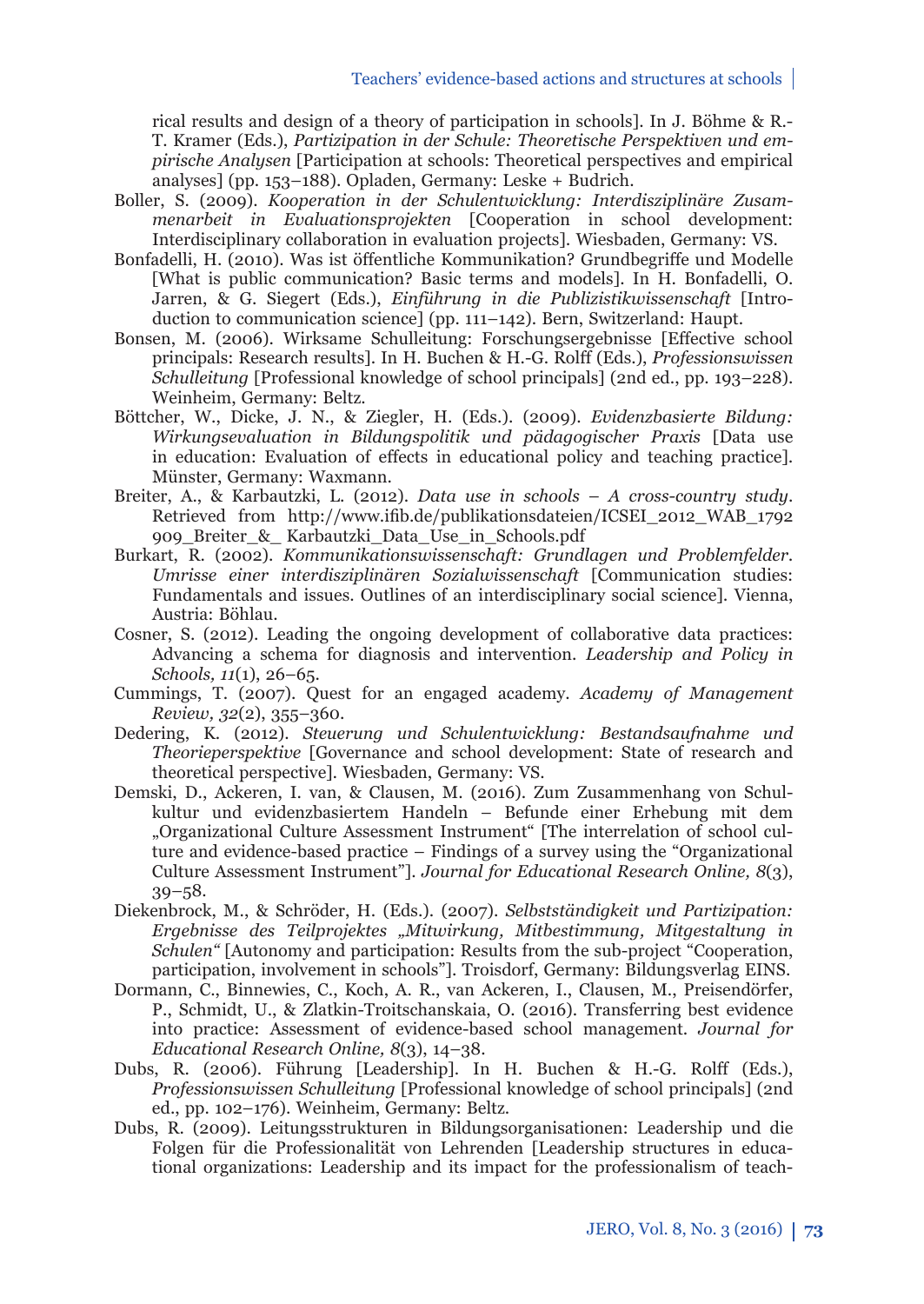ers]. In O. Zlatkin-Troitschanskaia, K. Beck, D. Sembill, R. Nickolaus, & R. Mulder (Eds.), *Lehrprofessionalität: Bedingungen, Genese, Wirkungen und ihre Messung*  [Teacher professionalism: Prerequisites, formation, effects, and measurement] (pp. 503–515). Weinheim, Germany: Beltz.

- Esslinger, I. (2002). *Berufsverständnis und Schulentwicklung: ein Passungsverhältnis? Eine empirische Untersuchung zu schulentwicklungsrelevanten Berufsauffassungen von Lehrerinnen und Lehrern* [Understandings of the profession and school improvement: A matching relation? An empirical examination of teachers' understandings of professions with relevance to school improvement]*.* Bad Heilbrunn, Germany: Klinkhardt.
- Feldmann, K. (2006). *Soziologie kompakt* [Concise sociology]. Wiesbaden, Germany: VS.
- Förster, M. (2015). *Organisationale und motivationale Einflussfaktoren auf das Reform handeln von Lehrkräften – Eine empirische Untersuchung mittels Struktur gleichungs- und Mixture-Analysen* [Organizational and motivational influencing factors on the reform action of teachers – An empirical research by structural equation and mixture analysis] (Doctoral dissertation). Landau, Germany: Empirische Pädagogik.
- Fussangel, K., & Gräsel, C. (2012). Lehrerkooperation aus der Sicht der Bildungsforschung [Teacher cooperation from the perspective of educational research]. In E. Baum, T.-S. Idel, & H. Ullrich (Eds.), *Kollegialität und Kooperation in*  der Schule: Theoretische Konzepte und empirische Befunde [Collegiality and cooperation in schools: Theoretical concepts and empirical findings] (pp.  $29-40$ ). Wiesbaden, Germany: VS.
- Gathen, J. von der (2006). Die innerschulische Rezeption von Leistungsrückmeldungen aus Large-Scale-Assessments – Grundlagen und Ziele von Fallstudien [Reception of performance feedback from large-scale assessments within schools – Essentials and objectives of case studies]. In H. Kuper & J. Schneewind (Eds.), *Rückmeldung und Rezeption von Forschungsergebnissen: Zur Verwendung wissenschaftlichen Wissens im Bildungssystem* [Reporting and reception of research results: On the use of scientific knowledge in the educational system] (pp.  $77-88$ ). Münster, Germany: Waxmann.
- Graham, J. W., Cumsille, P. E., Elek-Fisk, E., Schinka, J. A., & Velicer, W. F. (2003). Methods for handling missing data. In J. A. Schinka & W. F. Velicer (Eds.), *Handbook of psychology: Research methods in psychology* (Vol. 2, pp. 87–114). Hoboken, NJ: John Wiley & Sons.
- Grunder, H.-U. (2004). Schulentwicklung und Konsequenzen für Schule und Unterricht [School improvement and consequences for schooling and teaching]. In R. Arnold & C. Griese (Eds.), *Schulleitung und Schulentwicklung: Voraussetzungen, Bedingungen, Erfahrungen* [Principals and school improvement: Prerequisites, conditions, experiences] (pp. 73–90). Baltmannsweiler, Germany: Schneider.
- Grundmann, G., & Kramer, R.-T. (2011). Partizipation als schulische Dimension Demokratische Reformhoffnungen zwischen schulischen Gestaltungsmöglichkeiten und strukturellen Brechungen [Participation as a school dimension – Democratic reform aspirations between school development opportunities and structural refractions]. In J. Böhme & R.-T. Kramer (Eds.), *Partizipation in der Schule: Theoretische Perspektiven und empirische Analysen* [Participation in schools: Theoretical perspectives and empirical analyses] (pp. 59–92). Opladen, Germany: Leske + Budrich.
- Guest, D. (2007). Don't shoot the messenger: A wake-up call for academics. *Academy of Management Journal, 50*(5), 1020–1026.
- Halbheer, U., & Kunz, A. (Eds.). (2011). *Kooperation von Lehrpersonen an Gymnasien: Eine qualitative und quantitative Analyse der Wahrnehmung von Lehrpersonen aus schul- und governancetheoretischer Perspektive* [Teacher cooperation at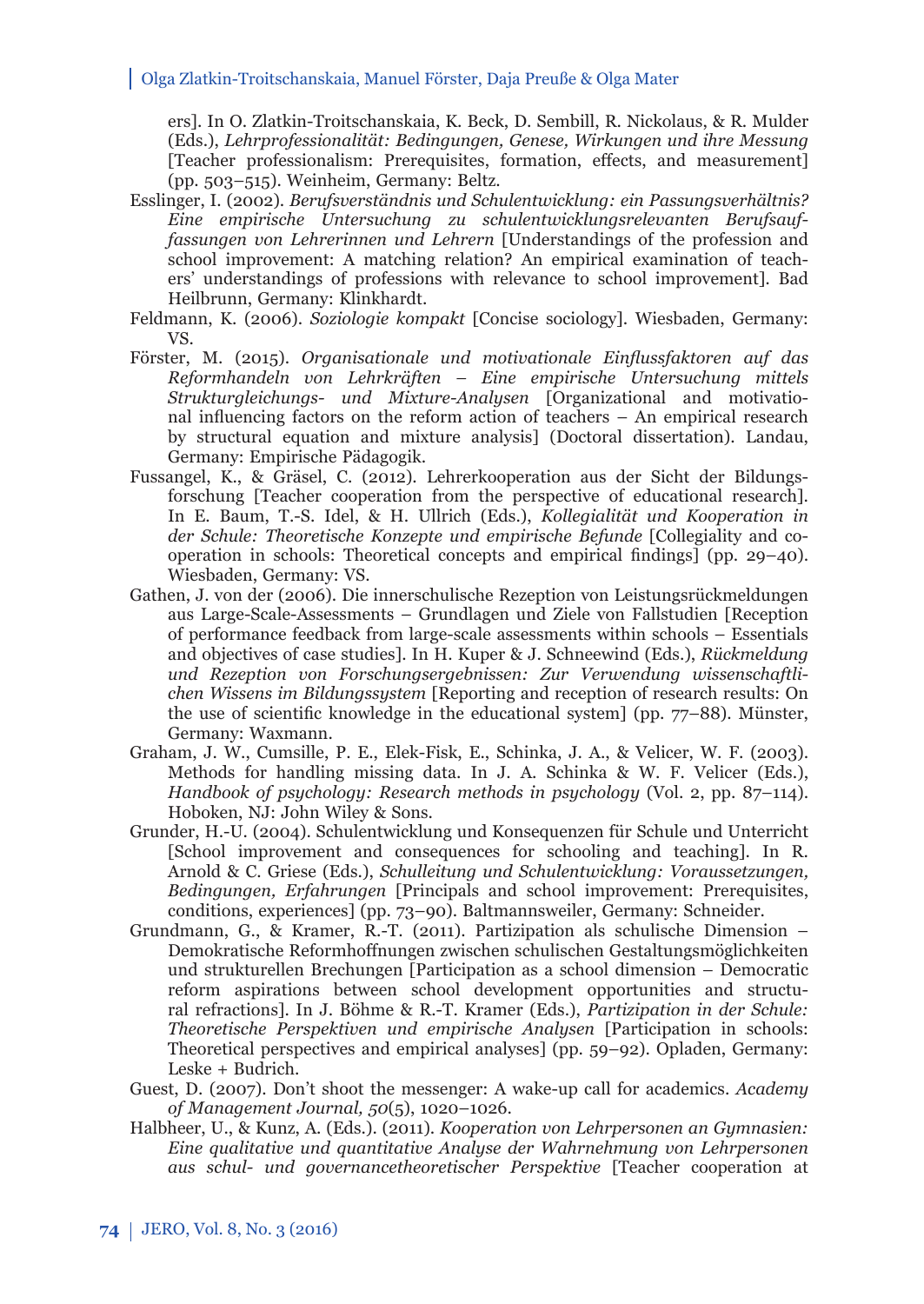Gymnasium schools: A qualitative and quantitative analysis of teacher perceptions from the perspectives of school theory and governance theory]*.* Wiesbaden, Germany: VS.

- Hildebrandt, L., & Temme, D. (2006). *Probleme der Validierung mit Strukturgleichungsmodellen* [Validation problems with structural equation models] (SFB 649 discussion paper, No. 2006,082). Retrieved from http://www.econstor.eu/bitstream/10419/25165/1/522567398.PDF
- Hu, L., & Bentler, P. M. (1999). Cutoff criteria for fi t indexes in covariance structure analysis: Conventional criteria versus new alternatives. *Structural Equation Modeling: A Multidisciplinary Journal, 6*(1), 1–55.
- Huppert, A., & Abs, H. J. (2008). Schulentwicklung und Partizipation von Lehrkräften [School development and teacher participation]. *Zeitschrift für Internationale Bildungsforschung und Entwicklungspädagogik, 31*(3), 8–15.
- Jung, H. (2006). *Allgemeine Betriebswirtschaftslehre* [General business studies]. Munich, Germany: Oldenbourg.
- Kuper, H., & Kapelle, N. (2012). Lehrerkooperation aus organisationssoziologischer Sicht [Teacher cooperation from the perspective of organizational sociology]. In E. Baum, T.-S. Idel, & H. Ullrich (Eds.), *Kollegialität und Kooperation in der Schule: Theoretische Konzepte und empirische Befunde* [Collegiality and cooperation in schools: Theoretical concepts and empirical findings] (pp.  $41-51$ ). Wiesbaden, Germany: VS.
- Kuper, H., & Muslic, B. (2012). Evidenzbasierte Steuerung: Der Umgang mit Rückmeldungen aus Lernstandserhebungen als Instrument einer evidenzbasierten Schulentwicklung [Evidence-Based governance: Use of feedback from state of learning assessments as an instrument of evidence-based school improvement]. In S. Hornberg & S. Parreira do Amaral (Eds.), *Deregulierung im Bildungswesen*  [Deregulation of the educational system] (pp. 151–164). Münster, Germany: Waxmann.
- Latham, G. P. (2007). A speculative perspective on the transfer of behavioural findings to the workplace: "The times they are a-changing". *Academy of Management Journal, 50*(5), 1027–1032.
- Lingkost, A., & Meister, G. (2011). Partizipation und pädagogische Professionalität Pädagogische Deutungsmuster von Lehrern und die Bedeutsamkeit der Biographie [Participation and pedagogical professionalism – Teachers' pedagogical patterns of interpretation and the importance of their biography]. In J. Böhme & R.-T. Kramer (Eds.), *Partizipation in der Schule: Theoretische Perspektiven und empirische Analysen* [Participation in schools: Theoretical perspectives and empirical analyses] (pp. 123–152). Opladen, Germany: Leske + Budrich.
- Maier, U., Metz, K. B. T., Kleinknecht, M., & Schymala, M. (2012). Vergleichsarbeiten als Instrument der datenbasierten Schul- und Unterrichtsentwicklung in Gymnasien [Large-Scale comparative assessment as an instrument for data-based development of school and instruction at Gymnasium schools]. In A. Wacker (Ed.), *Schul- und Unterrichtsreform durch ergebnisorientierte Steuerung* [Reforms of school and instruction through output-orientated governance] (pp. 197–224). Wiesbaden, Germany: VS.
- Muthén, B., & Satorra, A. (1995). Complex sample data in structural equation modeling. In P. V. Marsden (Ed.), *Sociology methodology* (pp. 267–316). Washington, DC: American Sociological Association.
- Pant, H. A., & Thiel, F. (2012). *Schulen als Steuerungsakteure im Bildungssystem (StABil)* [Evaluation policies and practices in schools (StABil)]. Retrieved from http://www.stebis.de/forschungsprojekte/SteBis\_Pressegespr\_\_ch\_-\_Befund darstellungen\_Thiel.pdf
- Rahm, S., & Schröck, N. (Eds.). (2008). *Wer steuert die Schule? Zur Rekonstruktion dilemmatischer Ausgangslagen für Schulleitungshandeln in lernenden Schulen*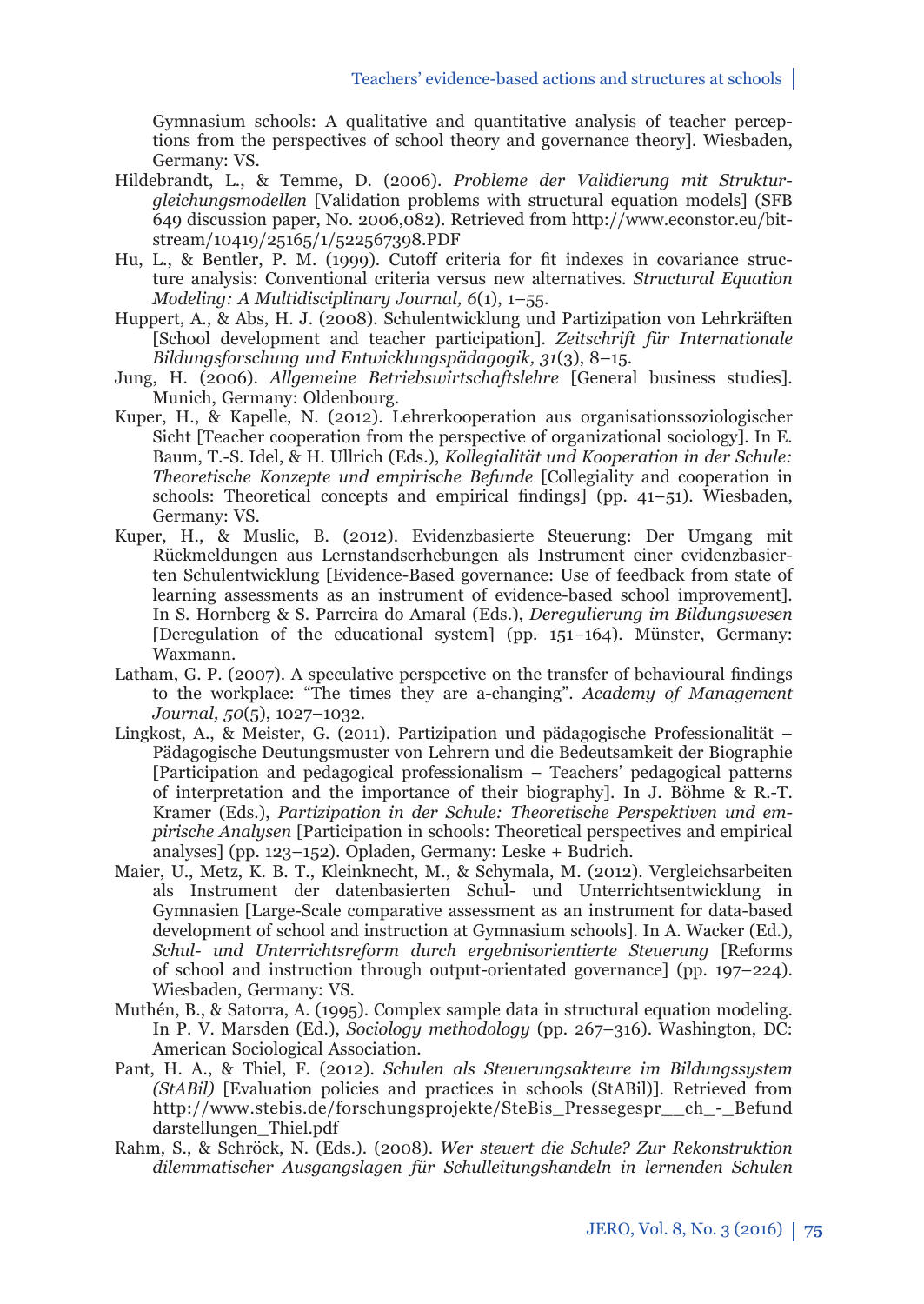[Who governs the school? On the reconstruction of dilemmatic situations as starting points for principals' actions in the learning school]. Bad Heilbrunn, Germany: Klinkhardt.

- Reh, S. (2008). "Reflexivität der Organisation" und Bekenntnis: Perspektiven der Lehrerkooperation ["Reflexivity of the organisation" and commitment: Perspectives on teacher cooperation]. In W. Helsper, S. Busse, M. Hummrich, & R.-T. Kramer (Eds.), *Pädagogische Professionalität in Organisationen: Neue Verhältnisbestimmungen am Beispiel der Schule* [Teacher professionalism in organisations: Determining new relations at the example of schools] (pp. 163–183). Wiesbaden, Germany: VS.
- Retter, H. (2002). *Studienbuch pädagogische Kommunikation* [Textbook on pedagogical communication]*.* Bad Heilbrunn, Germany: Klinkhardt.
- Rolff , H.-G. (2006). Schulentwicklung, Schulprogramm und Steuergruppe [School development, quality mission statements, and administration groups]. In H. Buchen & H.-G. Rolff (Eds.), *Professionswissen Schulleitung* [Professional knowledge of school principals] (2nd ed., pp. 296–364). Weinheim, Germany: Beltz.
- Rousseau, D. M. (2006). Is there such a thing as "evidence-based management"? *Academy of Management Review, 31*(2), 256–269.
- Saunders, L., & Rudd, P. (1999). *Schools' use of 'value added' data: A science in the service of an art?* Slough, United Kingdom: NFER.
- Schäfers, B. (2003). *Grundbegriffe der Soziologie* [Basic concepts of sociology]. Opladen, Germany: Leske + Budrich.
- Schendera, C. F. G. (2007). *Datenqualität mit SPSS* [Analyzing data quality using SPSS]. Munich, Germany: Oldenbourg.
- Schildkamp, K., & Kuiper, W. (2010). Data-Informed curriculum reform: Which data, what purposes, and promoting and hindering factors. *Teaching and Teacher Education, 26*(3), 482–496.
- Schildkamp, K., & Lai, M. K. (2013). Conclusions and a data use framework. In K. Schildkamp, M. K. Lai, & L. M. Earl (Eds.), *Data-Based decision making in education. Challenges and opportunities* (pp. 177–191). Dordrecht, Netherlands: Springer.
- Schütt, S. (2009). *Kooperation in der Schule: Eine Untersuchung zu Orientierungsund Handlungsmustern von Lehrern im institutionellen Kontext* [Cooperation in schools: A study on teachers' orientation and action patterns in the context of institutions] (Doctoral dissertation). Retrieved from http://rosdok.uni-rostock.de/metadata/rosdok\_disshab\_000000000275
- Spieß, E. (2004). Kooperation und Konflikt [Cooperation and conflict]. In H. Schuler (Ed.), *Organisationspsychologie – Gruppe und Organisation* [Organizational psychology – Groups and organizations] (pp. 193–247). Göttingen, Germany: Hogrefe.
- Staehle, W. H., & Conrad, P. (1994). *Management: Eine verhaltenswissenschaftliche Perspektive* [Management: A behavioral science perspective]. Munich, Germany: Vahlen.
- Stumm, S., Mohr, N., & Dormann, C. (2010, July). *Evidence based management An eff ective approach for public agencies?* Presentation at the 27th International Congress of Applied Psychology, 11.-16.7.2010, Melbourne, Australia.
- Stump, M., Zlatkin-Troitschanskaia, O., & Mater, O. (2016). The effects of transformational leadership on teachers' data use. *Journal for Educational Research Online, 8*(3), 80–99.
- Szabo, E. (2007). Hat denn überall der Boss das letzte Wort? Ein Streifzug durch die Forschung zum Thema Partizipation, Führung und Kultur [Does the boss always have the final say about everything? A survey of the research on participation, leadership, and culture]. *OrganisationsEntwicklung, 26*(3), 4–13.
- Ternes, D. (2008). *Kommunikation eine Schlüsselqualifikation: Einführung zu wesentlichen Bereichen zwischenmenschlicher Kommunikation* [Communication – A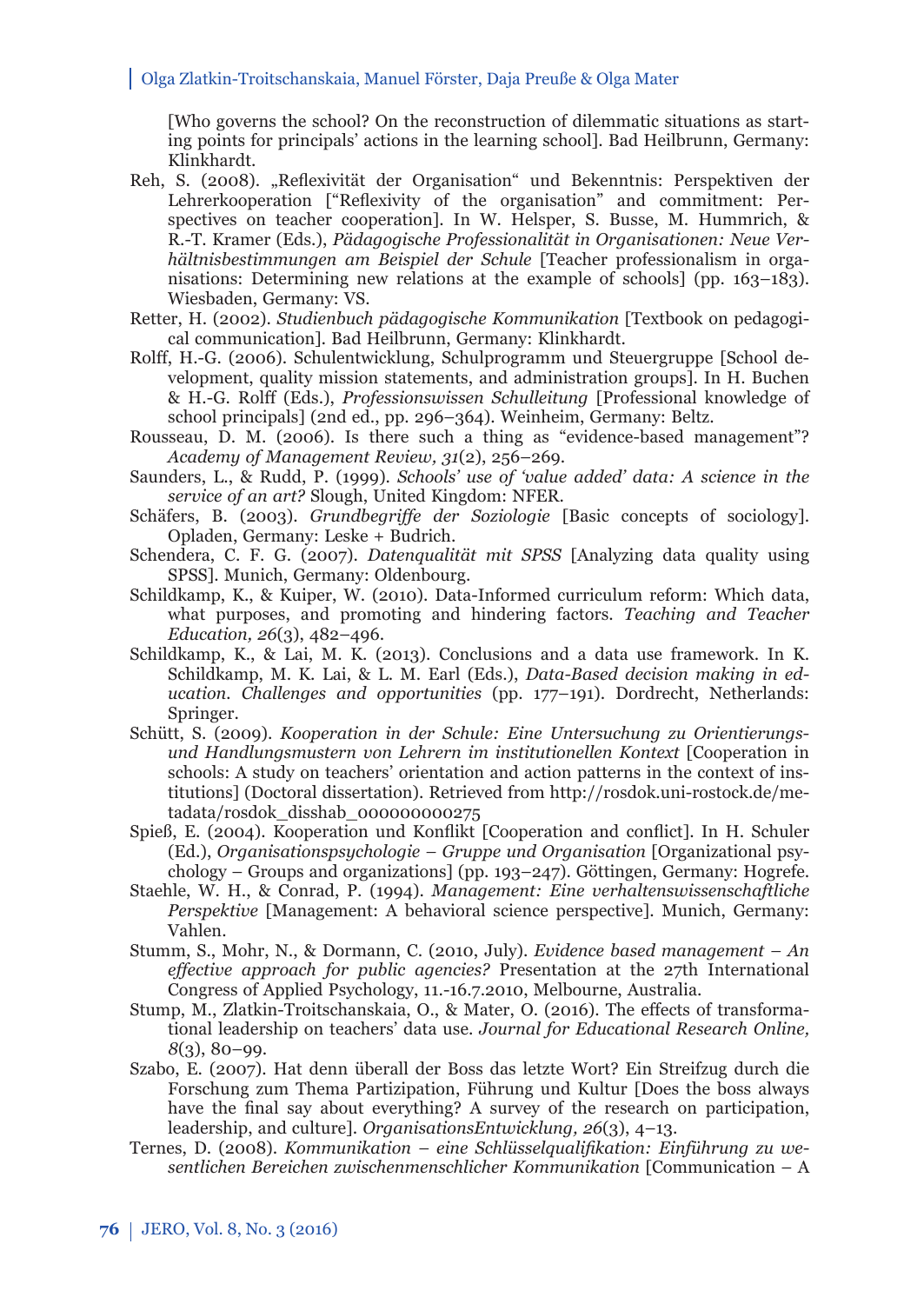key qualification: Introduction to essential areas of interpersonal communication]. Paderborn, Germany: Junfermann.

- Watzlawick, P., Beavin, J. H., & Jackson, J. D. (1980). *Menschliche Kommunikation: Formen, Störungen, Paradoxien* [Human communication: Types, failure, paradox]*.* Bern, Switzerland: Huber.
- Wayman, J. C., Spring, S. D., Lemke, M. D., & Lehr, M. D. (2012). *Using data to inform practice: Eff ective principal leadership strategies*. Retrieved from http://edadmin.edb.utexas.edu/datause/papers/Wayman%20Spring%20Lemke%20Lehr%20 Principal%20Data%20Use%20Strategies.pdf
- Weiber, R., & Mühlhaus, D. (Eds.). (2010). *Strukturgleichungsmodellierung* [Structural equation modeling]*.* Berlin, Germany: Springer.
- Zlatkin-Troitschanskaia, O. (2006). *Steuerbarkeit von Bildungssystemen mittels politischer Reformstrategien: Interdisziplinäre theoretische Analyse und empirische Studie zur Erweiterung der Autonomie im öff entlichen Schulwesen* [Controllability of educational systems by political reform strategies: Interdisciplinary theoretical analysis and empirical study concerning the extension of school autonomy]. Frankfurt a. M., Germany: Lang.
- Zlatkin-Troitschanskaia, O., & Förster, M. (2009). Wirkung der Lehrerprofessionalität auf Schulorganisation und Schulentwicklung [Effect of the teacher professionalism] on the school organisation and school development]. In O. Zlatkin-Troitschanskaia, K. Beck, D. Sembill, R. Nickolaus, & R. Mulder (Eds.), *Lehrprofessionalität: Bedingungen, Genese, Wirkungen und ihre Messung* [Teacher professionalism: Prerequisites, formation, effects, and measurement] (pp. 729–741). Weinheim, Germany: Beltz.
- Zlatkin-Troitschanskaia, O., Seidel, J., & Stump, M. (2013). Teachers' evidencebased actions. A comparison of different school types. In K. Beck & O. Zlatkin-Troitschanskaia (Eds.), *From diagnostics to learning success. Proceedings in vocational education and training* (pp. 281–294). Rotterdam, Netherlands: Sense.
- Zlatkin-Troitschanskaia, O., Zimmer, L. M., Mater, O., Laier, B., Koch, A. R., Binnewies, C., Dormann, C., Ackeren, I. van, Clausen, M., Preisendörfer, P., Schmidt, U., Demski, D., Preuße, D., & Stump, M. (2016). Schulische und individuelle Einflussfaktoren auf das evidenzbasierte Handeln von Lehrkräften und Schulleitungen – eine mehrebenenanalytische Studie [School organizational and individual determinants on evidence-based actions of teachers and school principals – A multilevel study]. In Bundesministerium für Bildung und Forschung (BMBF) (Ed.), *Steuerung im Bildungssystem. Implementation und Wirkung neuer Steuerungsinstrumente im Schulwesen* [Evidence-Based governance in the German educational system. Implementation and impact of new governance instruments in the school system]. (Bildungsforschung, Vol. 43, pp. 8–38). Berlin, Germany: BMBF.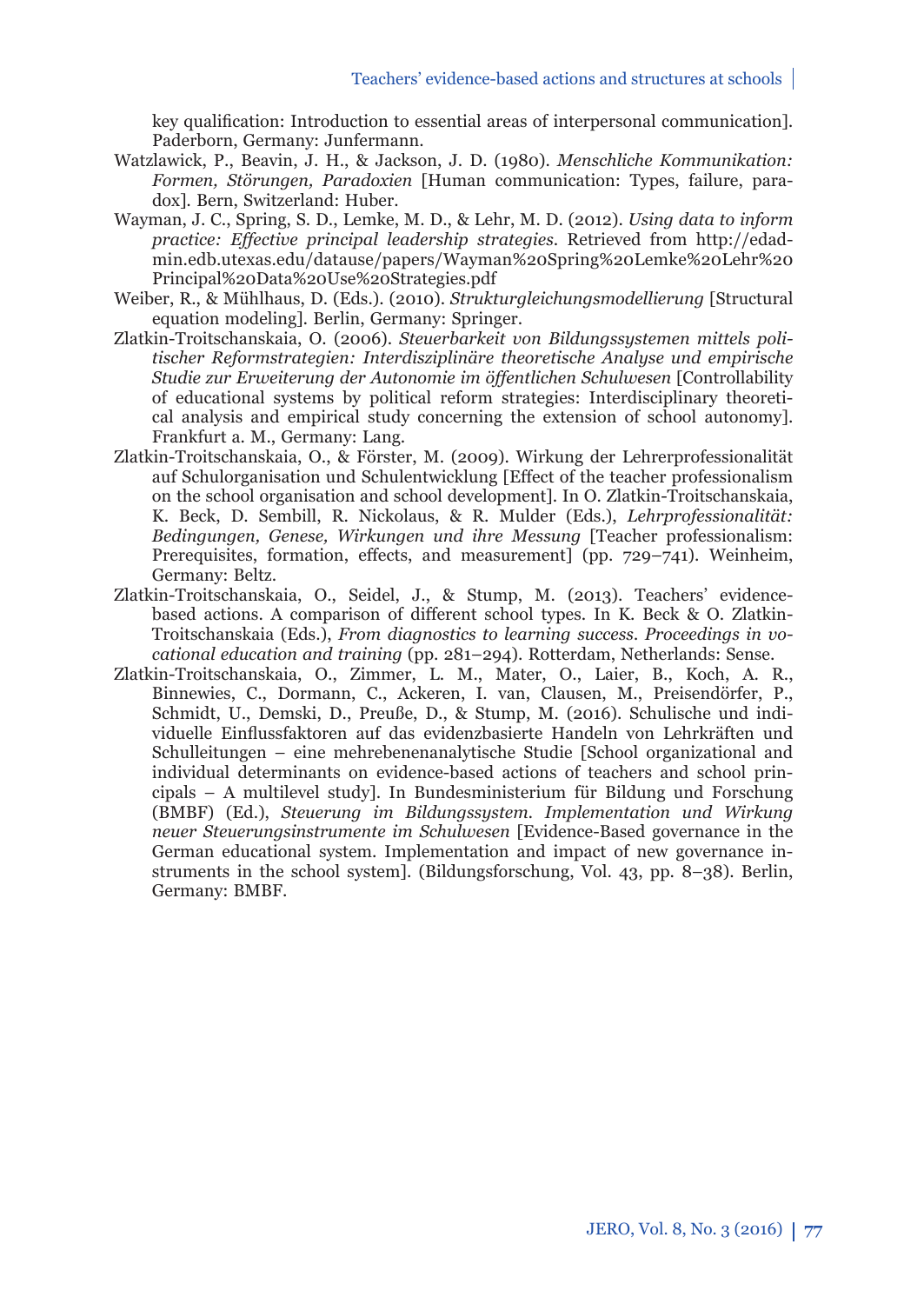# **Appendix A**

| School type        | Number of schools | Percentage<br>participants | Average school<br>size (number of<br>teachers) | Average partici-<br>pation quota per<br>school <sup>a</sup> |
|--------------------|-------------------|----------------------------|------------------------------------------------|-------------------------------------------------------------|
| Primary school     | 30                | 27.9%                      | 19                                             | 54.5%                                                       |
| Vocational school  | 31                | 24.3%                      | 75                                             | 43.0 %                                                      |
| Junior high school | 26                | 15.3%                      | 44                                             | 39.5%                                                       |
| High school        | 20                | 13.4 %                     | 62                                             | 36.3%                                                       |
| Special needs      | 35                | 11.1%                      | 20                                             | 52.0 %                                                      |
| Integrated school  | 11                | 5.8%                       | 43                                             | 50.5%                                                       |

## Table A1: School types and percentage participants

a Minimum participation quota: 8.43 %, maximum participation quota: 100.00 %.

### Table A2: Descriptive statistics and reliability of scales

| Scale          | Example item                                                                                                                             | Number<br>of items | Mean  | <b>SD</b> | Cronbach's<br>Alpha | Composite<br>reliability |
|----------------|------------------------------------------------------------------------------------------------------------------------------------------|--------------------|-------|-----------|---------------------|--------------------------|
| <b>COMM</b>    | "At our school, we have access<br>to the internet and the intranet<br>to retrieve information on cur-<br>rent job-related developments." | 3                  | 3.517 | .889      | .679                | .687                     |
| <b>PART</b>    | "At our school, the teachers<br>have a say in decisions that af-<br>fect their work."                                                    | 3                  | 3.625 | .910      | .833                | .835                     |
| <b>COOPINT</b> | "At our school, we form quality<br>groups/teacher networks to im-<br>prove the quality of our work."                                     | $\overline{4}$     | 3.241 | .884      | .782                | .789                     |
| <b>COOPEXT</b> | "At our school, there is sup-<br>port for cooperation with other<br>schools, companies or universi-<br>ties."                            | 3                  | 3.668 | .835      | .736                | .748                     |
| EE             | "When making important<br>decisions at our school, we<br>often take into account expert<br>reports."                                     | 5                  | 2.580 | .779      | .839                | .847                     |
| TE.            | "Before adopting procedures"<br>from other schools, we analyze<br>their effectivity."                                                    | 7                  | 3.433 | .743      | .879                | .882                     |